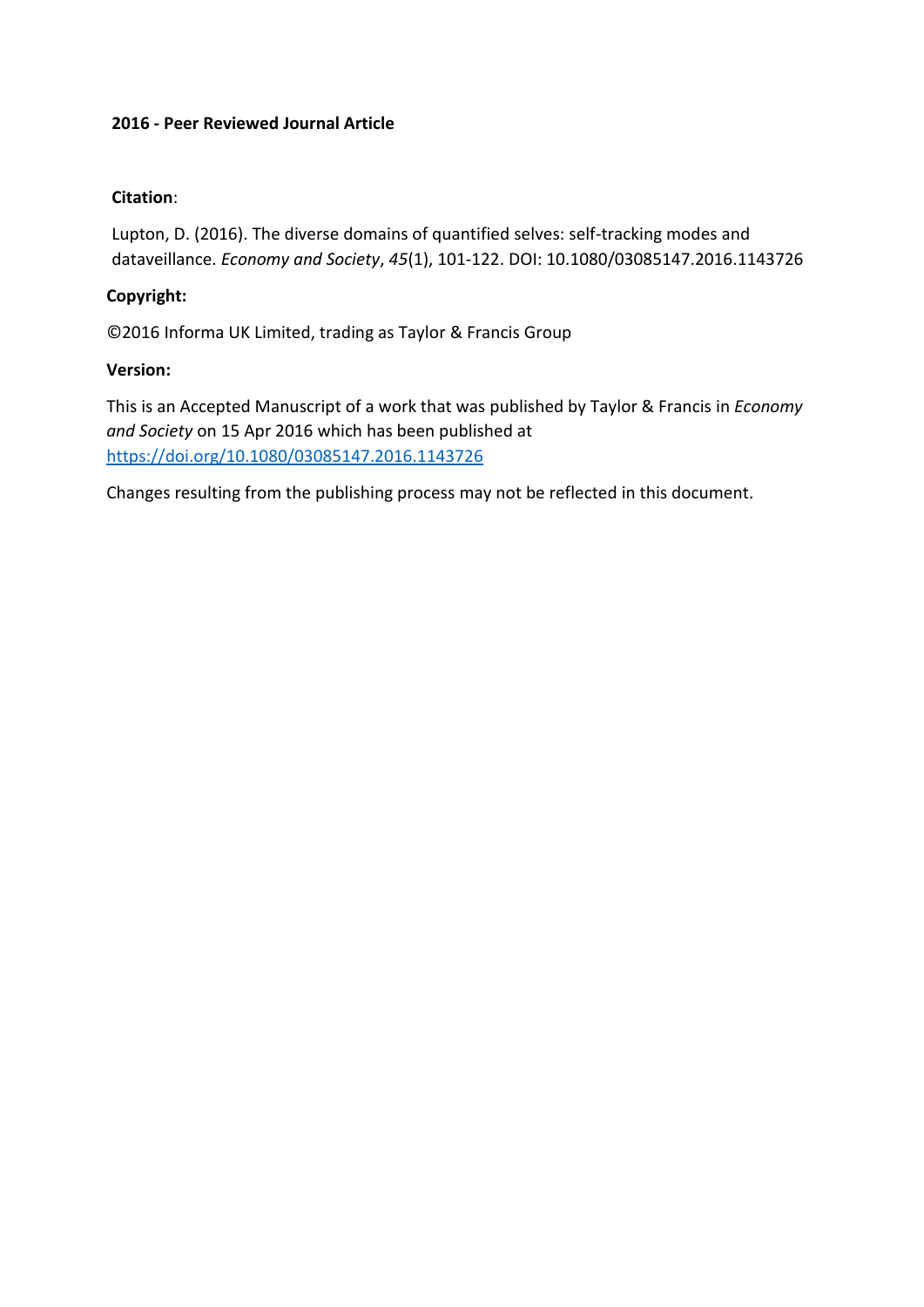### **The Diverse Domains of Quantified Selves: Self-Tracking Modes and Dataveillance**

# Deborah Lupton, News & Media Research Centre, Faculty of Arts & Design, University of Canberra

This is a post-print (accepted author's version) of an article published in *Economy & Society*  $(2016), 45(1), 101-122$ 

## **Abstract**

The concept of self-tracking has recently begun to emerge in discussions of ways in which people can record specific features of their lives, often using digital technologies, to monitor, evaluate and optimise themselves. There is evidence that the personal data that are generated by the digital surveillance of individuals (dataveillance) are now used by a range of actors and agencies in diverse contexts. This article examines the 'function creep' of self-tracking by outlining five modes that have emerged: private, communal, pushed, imposed and exploited. The analysis draws upon theoretical perspectives on concepts of selfhood, citizenship, dataveillance and the global digital data economy in discussing the wider sociocultural implications of the emergence and development of these modes of self-tracking.

## **Introduction**

Notions of selfhood, embodiment and social relations have increasingly become developed via digital technologies. Many social and commercial interactions now take place online, most homes, educational settings, healthcare institutions, security and policing enterprises and workplaces have become digitised to a greater or lesser degree. Physical spaces have become embedded with sensors that can detect humans' movements and other activities. The digital data that are continually generated by individuals when they use digital technologies have become invested with value and status. A global knowledge economy has developed that relies in part on the generation and use of the data that are collected by digital technologies. What is constituted as knowledge and the ways in which knowledges are used for commercial, research, managerial, security and governmental purposes have become intertwined with digital forms of data generation. Indeed, it has been contended by some theorists that power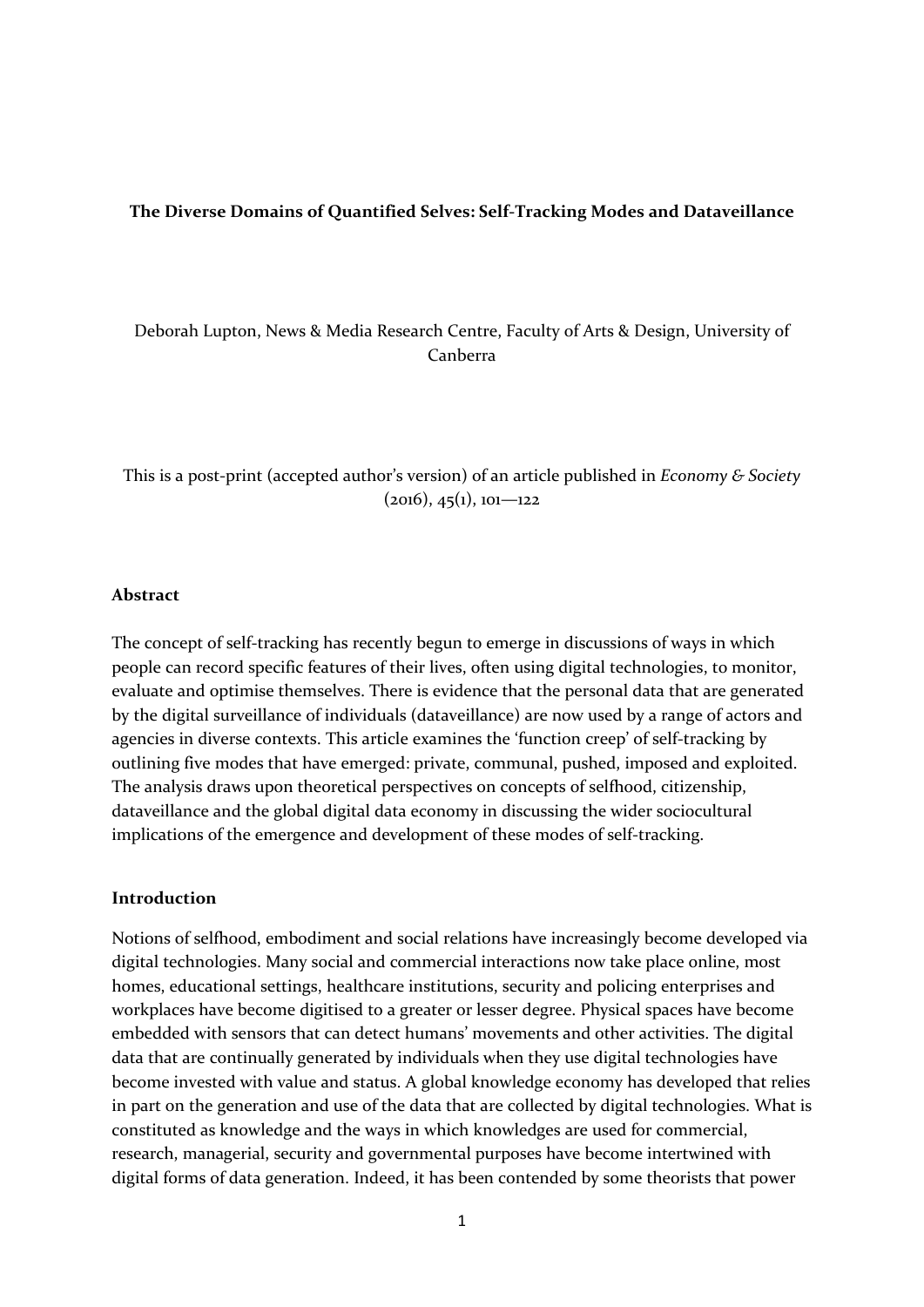now operates principally via digital modes of communication. In this context, the software, hardware devices, the digital data that they generate and the algorithms that make sense of these data have become key actors in constituting and exploiting knowledges [\(Amoore &](#page-16-0)  [Piotukh, 2015;](#page-16-0) [Kitchin, 2014;](#page-17-0) [Lash, 2007;](#page-17-1) [Thrift, 2005\)](#page-20-0).

The concept of 'self-tracking' has recently begun to emerge in discussions of ways in which people can monitor and record specific features of their lives. Self-tracking is also referred to as lifelogging, personal analytics and personal informatics. In recent years, 'the quantified self' has become a popular term to describe self-tracking in the wake of the establishment of the Quantified Self website and movement, involving online interactions and face-to-face meetings and conferences . Once the data are collected, self-tracking practices typically incorporate organisation, analysis, interpretation and representation of the data (such as producing statistics or graphs and other data visualisations) to make sense of them, and efforts to determine how these data can offer insights for the user's life. With the advent of mobile and wearable digital devices and associated software, such details can be more readily collected, analysed, searched, aggregated, visualised and compared with others' data than ever before. It is on the new digitised strategies for self-tracking that I focus here. I contend that these technologies are raising new issues concerning the use of people's personal information about their lives and bodies. These include the ways in which this information is purposed and repurposed as part of the global digital knowledge economy, data privacy and security issues and the implications for concepts of selfhood and citizenship.

Digitised self-tracking is a form of dataveillance, or the watching of people using technologies that generate data, increasingly in digitised formats [\(Raley, 2013;](#page-19-0) [van Dijck, 2014\)](#page-20-1). Digitised self-tracking technologies promote a culture of dataveillance and offer diverse methods by which it is undertaken. A distinction should be made between the type of dataveillance of the self that is undertaken for self-tracking purposes and other forms using monitoring technologies. Many dataveillance activities monitor people in ways of which they may be unaware: closed-circuit television (CCTV) camera and sensor-monitoring of people's movements in public spaces, national security agencies' and policing bodies' surveillance of communication metadata and internet companies' commercial data-harvesting activities, for example. Other forms may be more obvious to those who are the subjects of dataveillance – such as biometric screening at airports. The subjects of these types of dataveillance do not usually have access to the information that is collected on them.

In contrast, self-tracking involves the data subjects themselves being confronted with their own personal information, and in many cases, being invited to engage with this information in some manner as part of optimising and improving their lives. They are therefore engaging in self-surveillance. As part of self-tracking, they may also participate in social surveillance (observing other people's data and sharing their own in social media platforms) [\(Marwick, 2012\)](#page-18-0). Social surveillance is itself an element of 'sousveillance', or 'watching from below' [\(Mann & Ferenbok, 2013\)](#page-18-1), which differs from classic surveillance, or 'watching from above'. The use of digital self-tracking technologies blurs the spatial boundaries between public and private surveillance, bringing public surveillance into the domestic sphere but also often extending private surveillance out into public domains.

Self-tracking at first glance appears to be a highly specialised subculture, confined to the chronically ill, obsessives, narcissists or computer geeks, or simply people who are already interested in optimising their health, physical fitness and productivity. These are certainly the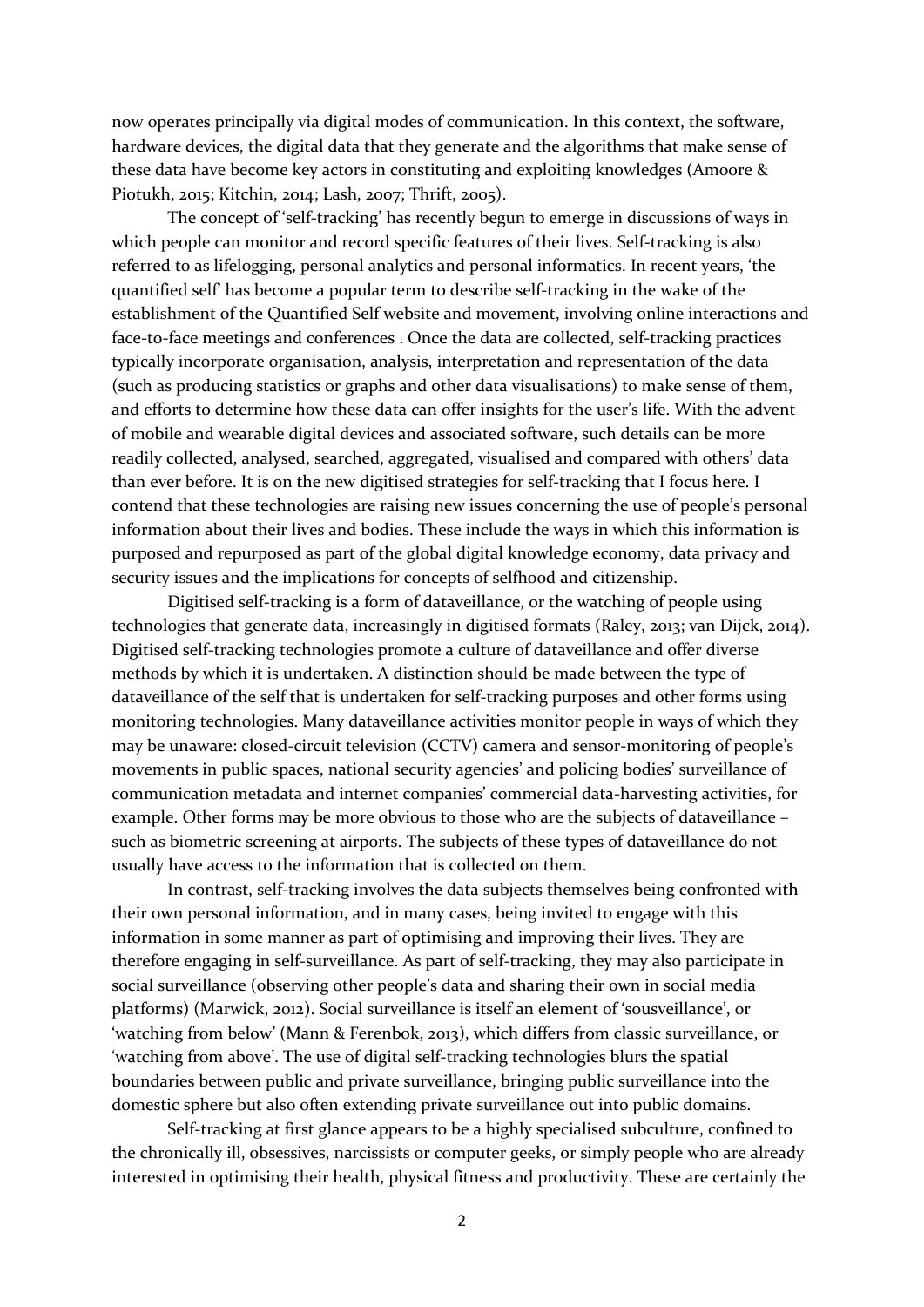meanings that tends to be portrayed in popular representations of quantifying the self [\(Lupton, 2013c\)](#page-18-2). As I will demonstrate, however, this form of dataveillance is becoming used in situations where the choice to participate may be limited. The concept and practices of selftracking are now dispersing rapidly into multiple social domains, displaying evidence of 'function creep'. Increasingly, the collection and analysis of personal data via self-tracking practices are advocated and implemented in many social contexts and institutions, including the workplace, education, medicine and public health, insurance, marketing and commerce, energy sustainability initiatives, the military, citizen science and urban planning and management.

As yet, there has been no sustained examination of the spreading out of self-tracking cultures and practices from the purely personal into multiple social domains. This article examines these issues, focusing on a typology I have developed of the five distinctive modes of self-tracking that have emerged in recent times. These are private, pushed, communal, imposed and exploited self-tracking. These categories are for heuristic purposes; a means to distinguish and elaborate on the ways in which self-tracking has become diversified. There are, of course, intersections and recursive relationships between each of these self-tracking modes. However there are also observable differences related to the extent to which the selftracking is taken up voluntarily and the purposes to which the data thus created are put that are useful to explore as part of outlining the spread of the ethos of self-tracking. What I call 'private self-tracking' is undertaken for voluntary and personal reasons that are self-initiated. 'Pushed self-tracking' involves encouragement for people to monitor themselves from other agencies while the mode of 'communal self-tracking' relies on people sharing their personal information with others. 'Imposed self-tracking' involves moving from encouragement to requiring people to collect or engage with data about themselves in situations in which they have little choice. The 'exploited self-tracking' mode represents the use of personal data by other actors and agencies for their own purposes, either overtly or covertly.

#### **Technologies of self-tracking**

Monitoring features of one's life and reflecting upon them are not new strategies of selfhood. Traditional self-tracking practices have included ages-old strategies such as journaling and diary-keeping. However the recent focus on monitoring the self in both popular forums and the academic literature centres on using digital technologies. Mobile digital devices connected to the internet, devices and environments that are fitted with digital sensors and the possibilities for data archiving and sharing that are afforded by computing cloud technologies have contributed to the ever-more detailed measurement and monitoring of people's activities, bodies and behaviours in real time. People who engage in self-tracking may use devices that they carry or wear on their bodies, software for their mobile or desktop computers or generate data from 'smart' objects with which they interact.

Self-tracking for self-knowledge and self-optimisation using digital technologies began to gather momentum with experiments by North American computing engineers Gordon Bell, Steve Mann and others with lifelogging and early versions of wearable digital technologies from the 1970s onwards [\(Mann, 2013;](#page-18-3) ["MyLifeBits," 2015\)](#page-18-4). Digitised self-tracking gained greater public attention with the establishment of the Quantified Self movement in 2007 by two *Wired* magazine editors, Gary Wolf and Kevin Kelly. Wolf and Kelly had noticed that several of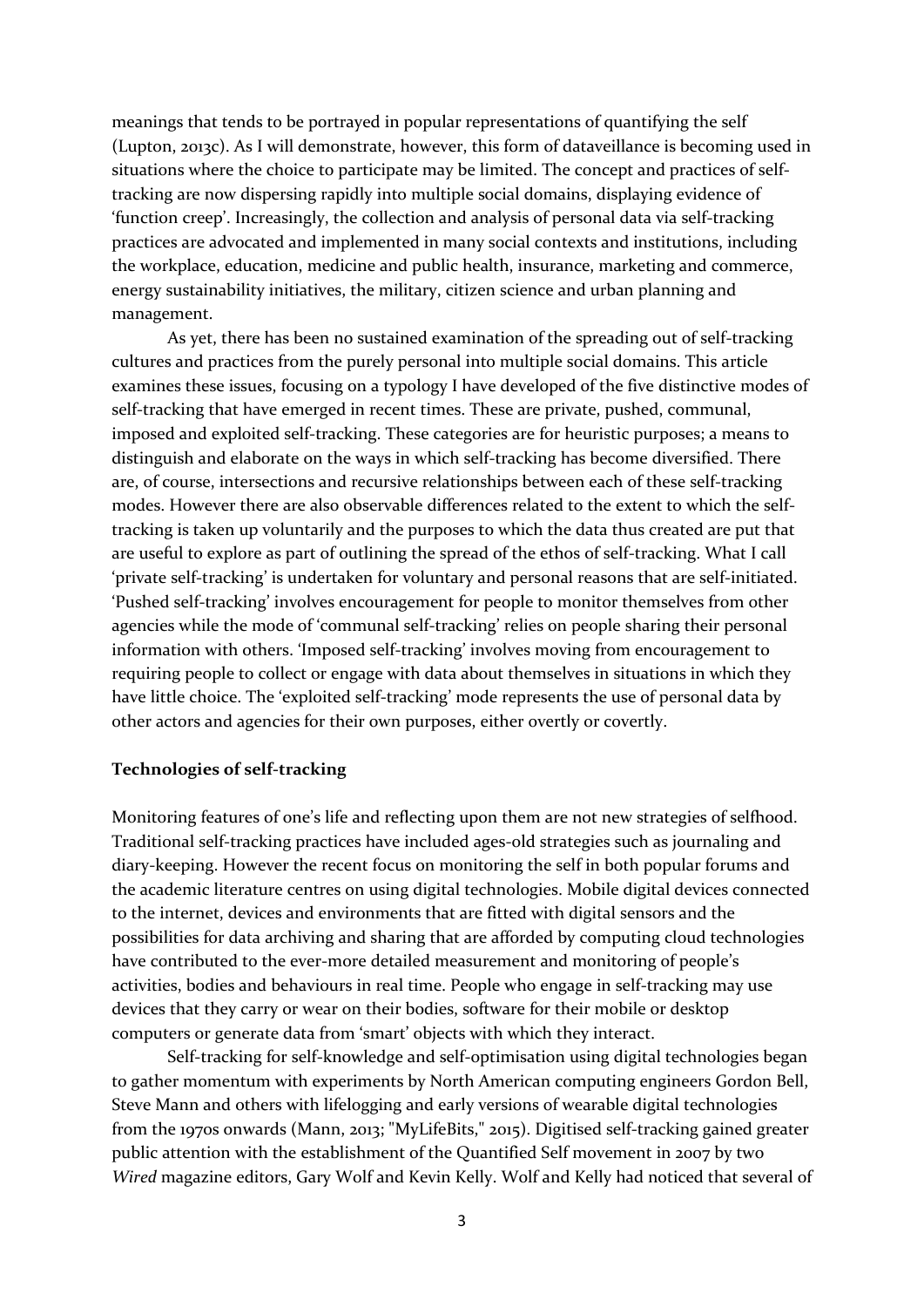their friends and colleagues had begun to engage in digitised self-tracking. They began to host meetings and went on to establish the official website ([\("Quantified Self," 2015\)](#page-19-1) and its associated Quantified Self Labs, a collaboration of users and tool makers who are interested in working together to share expertise and experiences of self-tracking. Reference to the quantified self (either as a concept on its own or directly referring to this movement and website) has grown since the early years of the Quantified Self and has now firmly entered the cultural lexicon [\(Lupton, 2013c\)](#page-18-2).

Digitised self-tracking has attracted a high level of attention from developers and entrepreneurs seeking to capitalise on the practice. The technologies themselves are viewed as a major source of potential revenue for digital developers and entrepreneurs, who are taking a keen interest in how best to produce technologies to market to self-trackers, and often attend Quantified Self meetups and conferences [\(Boesel, 2013;](#page-17-2) [Nafus & Sherman, 2014\)](#page-18-5). Tens of thousands of self-tracking apps are available for downloading to smartphones and iPod devices. Smartphones themselves include in-built sensors such as GPS, gyroscopes and accelerometers that can be employed for self-tracking and iPod Nanos come already equipped with fitness tracking apps such as Nike+ and a pedometer. The new Apple Watch incorporates even more sophisticated biometric monitoring sensors and includes two physical activity apps for self-monitoring. The Quantified Self website [\("Quantified Self guide to self-tracking tools,"](#page-19-2)  [2015\)](#page-19-2) lists over 500 self-tracking tools, including in addition to geolocation, health, fitness, weight, sleep, diet and mood or feeling tracking apps, services and devices that are able to record social interactions, emails, networks and social media status updates and comments. Other listed tools also allow users to track their meditation practices, television watching, computer use and driving habits, financial expenses, time use, beneficial habits and work productivity, and to monitor local environmental conditions, progress towards learning or the achievement of personal goals.

A number of 'smart' objects provide capacities for self-monitoring. Cars can now monitor driving habits and drowsiness, alerting drivers if they are at risk of falling asleep at the wheel. Mattresses can monitor sleep patterns and body temperature; chairs can sense physical movements, and 'smart' shoes and clothing can record activity and other physical data. 'Smart' homes use sensors to monitor their inhabitants' movements and 'smart meters' to track their domestic energy use. The term 'smart cities' is now often used to encapsulate the intersections of data from smart objects that are both sited in public spaces and used for personal reasons in the private domain, while 'smart schools' employ predictive learning analytics to create data profiles on individual learners as part of working towards educational objectives. The discourses and practices contributing to all of these 'smart' initiatives continually emphasise the importance not only of generating personal data about individuals but returning these data to that people can reflect – and importantly – act on this information. As the Internet of Things develops, some of these smart objects can now exchange data with each other, so that, for example, users' smart home thermostat system can now read the sleep data from their wearable device to ensure that the heating switches on as soon as users begin to wake in the morning. As this suggests, the concept of 'self'-tracking may be extended well beyond the envelope of the individual human body.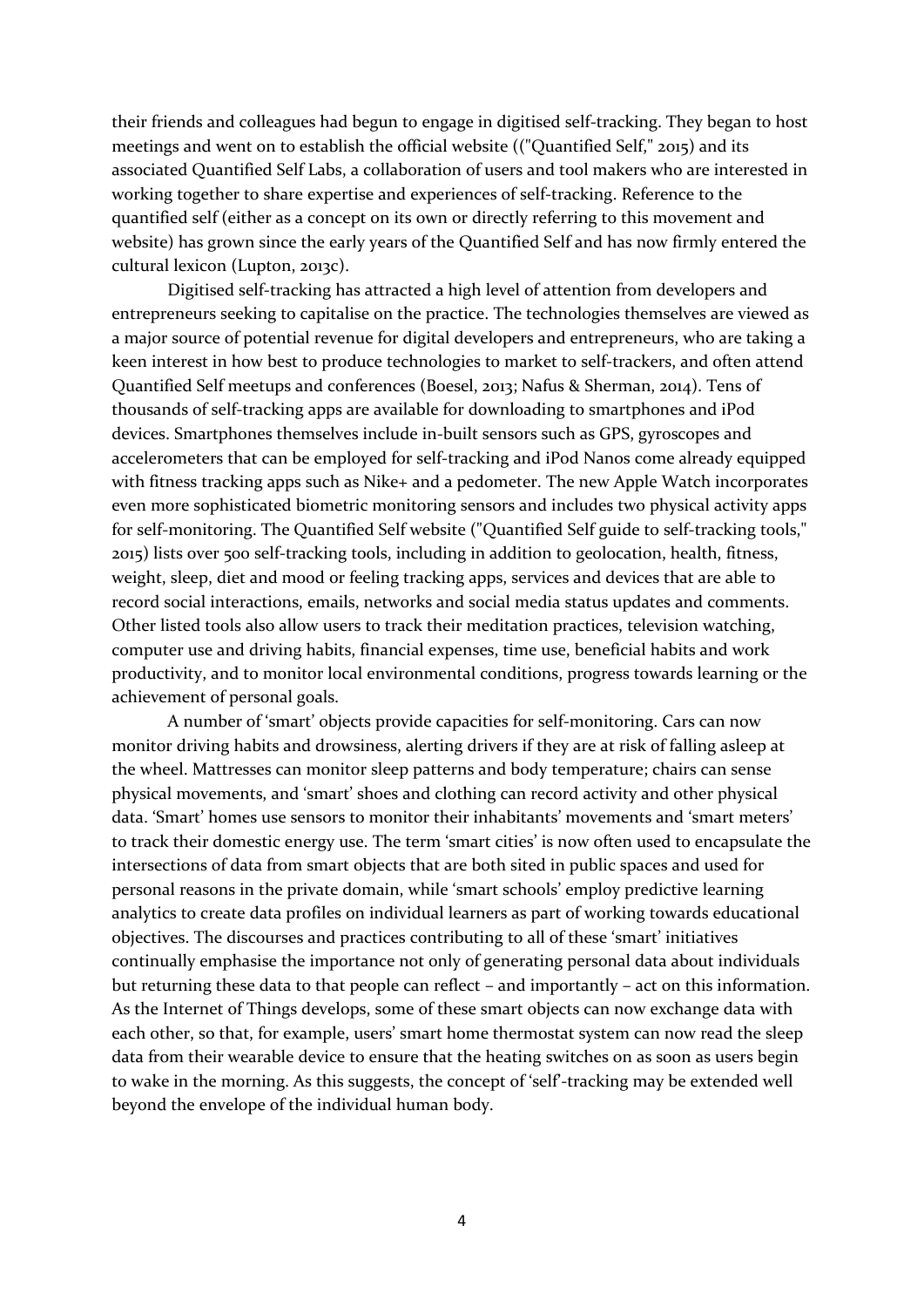### **Modes of self-tracking**

#### *Private self-tracking*

A major feature and attraction of self-tracking for many practitioners is using the information they collect on themselves to achieve self-awareness and optimise or improve their lives. The data and the knowledge contained therein are represented as enabling self-tracking practitioners to achieve better health, higher quality sleep, greater control over mood swings, improved management of chronic conditions, less stress, increased work productivity, better relationships with others and so on. In many cases, this is all self-initiated and voluntary, as part of the quest for self-knowledge and self-optimisation and as an often pleasurable and playful mode of selfhood.

Private self-tracking, as espoused in the Quantified Self's goal of 'self knowledge [sic] through numbers', is undertaken for purely personal reasons and the data are kept private or shared only with limited and selected others. Portrayals of self-tracking in the popular media often focus on this mode, with regular references to the 'narcissism' or 'self-experimentation' that self-tracking supposedly involves [\(Lupton, 2013c\)](#page-18-2). The private self-tracking mode is often articulated in accounts that seek to define the self-tracking phenomenon. According to the Quantified Self Institute, a research body that is part of the Hanze University of Applied Sciences in the Netherlands and associated with the Quantified Self founders, self-tracking 'is a functionally "selfish" activity, which is a result of a personal motivation. "Me and my data", that is the point of the Quantified Self' [\(de Groot, 2014\)](#page-17-3).

Research investigating the motives of self-trackers has demonstrated that they often involved for private and personal reasons. Many self-trackers have specific goals that they wish to achieve via monitoring efforts while others simply wish to document aspects of their lives (Epstein, [Ping, Fogarty, & Munson, 2015;](#page-17-4) [Nafus & Sherman, 2014;](#page-18-5) [Rooksby, Rost, Morrison, &](#page-19-3)  [Chalmers, 2014\)](#page-19-3). One study of American self-trackers [\(I. Li, Dey, & Forlizzi, 2011\)](#page-17-5) found that the reasons the participants gave for engaging in self-monitoring were related to curiosity about what their data would reveal, an interest in quantitative data and numbers in general as part of being a 'geek' or experimenting with new tools for self-tracking, acting on a suggestion from another person, and trigger events, such as suffering from sleep problems, wanting to lose weight or developing an illness. Another study analysed 52 videos of meet-up talks posted on the Quantified Self website [\(Choe, Lee, & Schraefel, 2015\)](#page-17-6). The researchers found that members of the largest group of self-trackers were monitoring health-related factors such as physical activity, food consumption, weight and mood. Another group was interested in tracking their work productivity and cognitive performance. A third group was identified, comprised of people who wanted to have new life experiences through self-tracking as part of experimenting. Indeed, the term 'self-experimentation' was frequently used across the speakers as relating to finding meaning knowledge about themselves that they could use for self-optimisation.

There is a strong emphasis on personal experience in the Quantified Self community. People who discuss their self-tracking practices in Quantified Self forums are encouraged to talk about 'What I did, how I did it and what I learned'. In this and other self-tracking circles, the concept of 'n=1' is often articulated, conveying the idea that collecting data is a personal enterprise that is limited to the individual. Not only do self-trackers make choices about what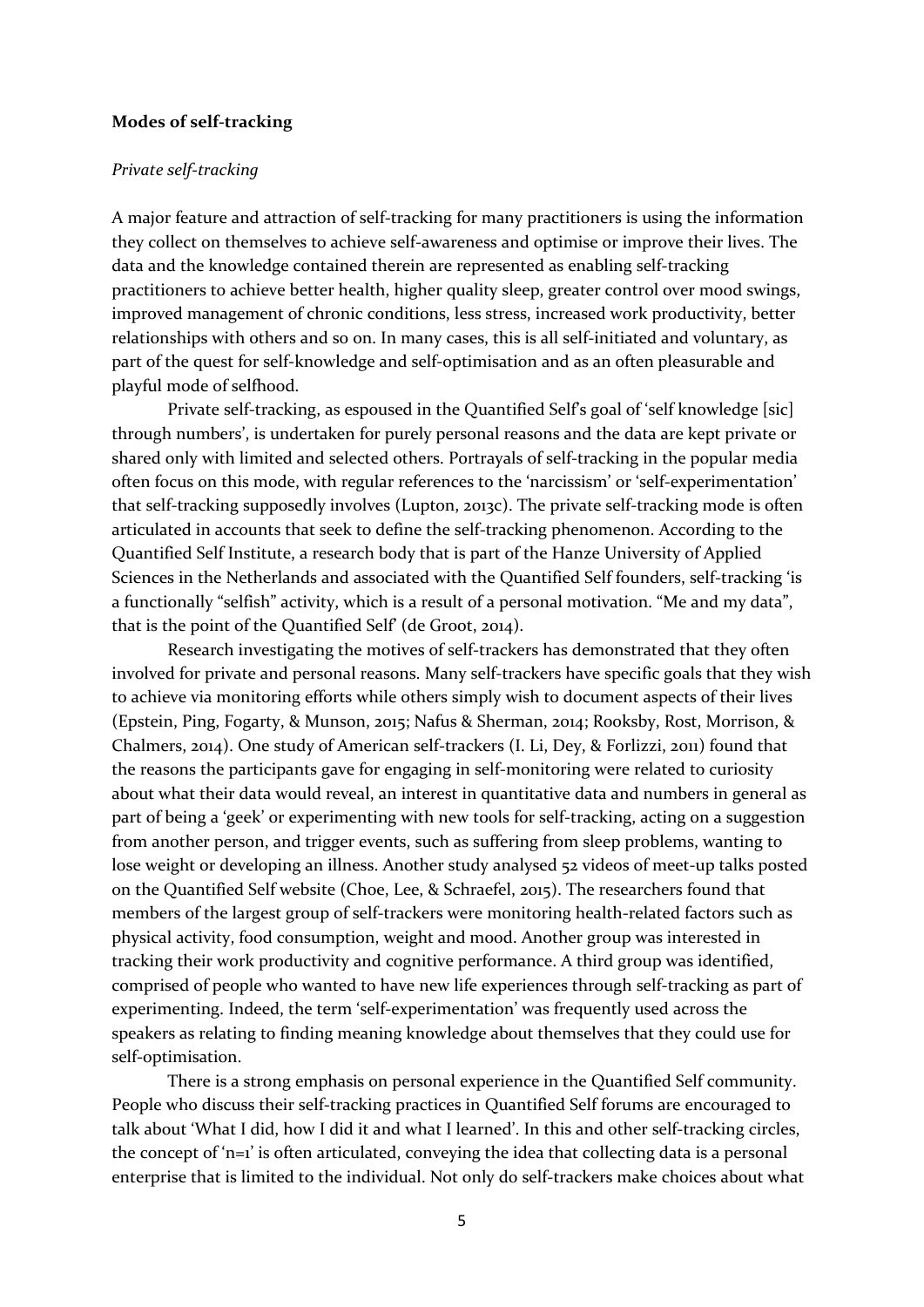data about themselves are important to collect, but they also make sense of and use data in highly specific and acculturated ways. They seek to make connections between diverse sets of data: how diet, meditation or caffeine affects their concentration, for example, or how their mood is influenced by exercise, sleep patterns or geographical location, or the specific interactions of all of these variables. Indeed, the very idiosyncrasy or uniqueness of many selftrackers' interests and consequent self-tracking data practices means that their data may not be interesting or valuable to others as it is not easily transferrable [\(Nafus & Sherman, 2014;](#page-18-5) [Rooksby, et al., 2014\)](#page-19-3).

Although digitised self-tracking as a phenomenon has been increasingly reported in the popular media, particularly in relation to the Quantified Self movement [\(Lupton, 2013c\)](#page-18-2), using digital technologies to do so is still the practice of only a minority of people [\(Fox &](#page-17-7)  [Duggan, 2013\)](#page-17-7). They are principally drawn from the ranks of younger, socioeconomically privileged and health-conscious and technologically-oriented people [\(I. Li, et al., 2011;](#page-17-5) [Nielsen,](#page-19-4)  [2014\)](#page-19-4). A Nielsen market research survey in early 2014, for example, found that only one in six of the American adults used wearable devices (including digital fitness-tracking bands) in their daily lives. While women and men were equally likely to use them, owners of fitness bands, in particular, were more likely to have a high income [\(Nielsen, 2014\)](#page-19-4). Many such individuals associate themselves with the 'geek' culture of the Quantified Self movement and associated website and meeting groups [\(Choe, et al., 2015;](#page-17-6) [Nafus & Sherman, 2014;](#page-18-5) [Ruckenstein](#page-19-5)  [& Pantzar, 2015\)](#page-19-5).

## *Pushed self-tracking*

Pushed self-tracking departs from the private self-tracking mode in that the initial incentive for engaging in dataveillance of the self comes from another actor or agency. Self-monitoring may be taken up more or less voluntarily, but in response to external encouragement or advocating rather than as a wholly self-generated and private initiative. In pushed selftracking, those who are advocating others to engage in these practices are often interested in viewing or using participants' personal data for their own purposes. Self-trackers may not be provided with the opportunity to choose whether to share their information with others.

In a growing number of forums, self-tracking is advocated as a means for achieving behavioural change in target groups to achieve better health or other outcomes. This approach is referred to in computing science research as 'persuasive computing', or using digital technologies to 'nudge' people into behaviour change [\(Purpura, Schwanda, Williams, Stubler,](#page-19-6)  [& Sengers, 2011\)](#page-19-6). Advocates for pushed self-tracking are particularly evident in the patient selfcare, health promotion and preventive medicine literature. Arguments for persuading people to self-track such bodily features as their body weight and physical activity level, and in the case of patients with chronic illnesses, such aspects as blood glucose level and blood pressure are becoming increasingly common in this literature. In this context, the personal data generated from self-tracking are represented as pedagogical and motivational, a means of encouraging self-reflection or emotional responses such as fear, guilt or shame that will then lead to the advocated behaviour changes. Self-monitoring is otherwise presented as a form of self-care that allows people with chronic conditions to reduce their interactions with healthcare providers and become 'digitally engaged' [\(Lupton, 2013a,](#page-18-6) [2014b\)](#page-18-7).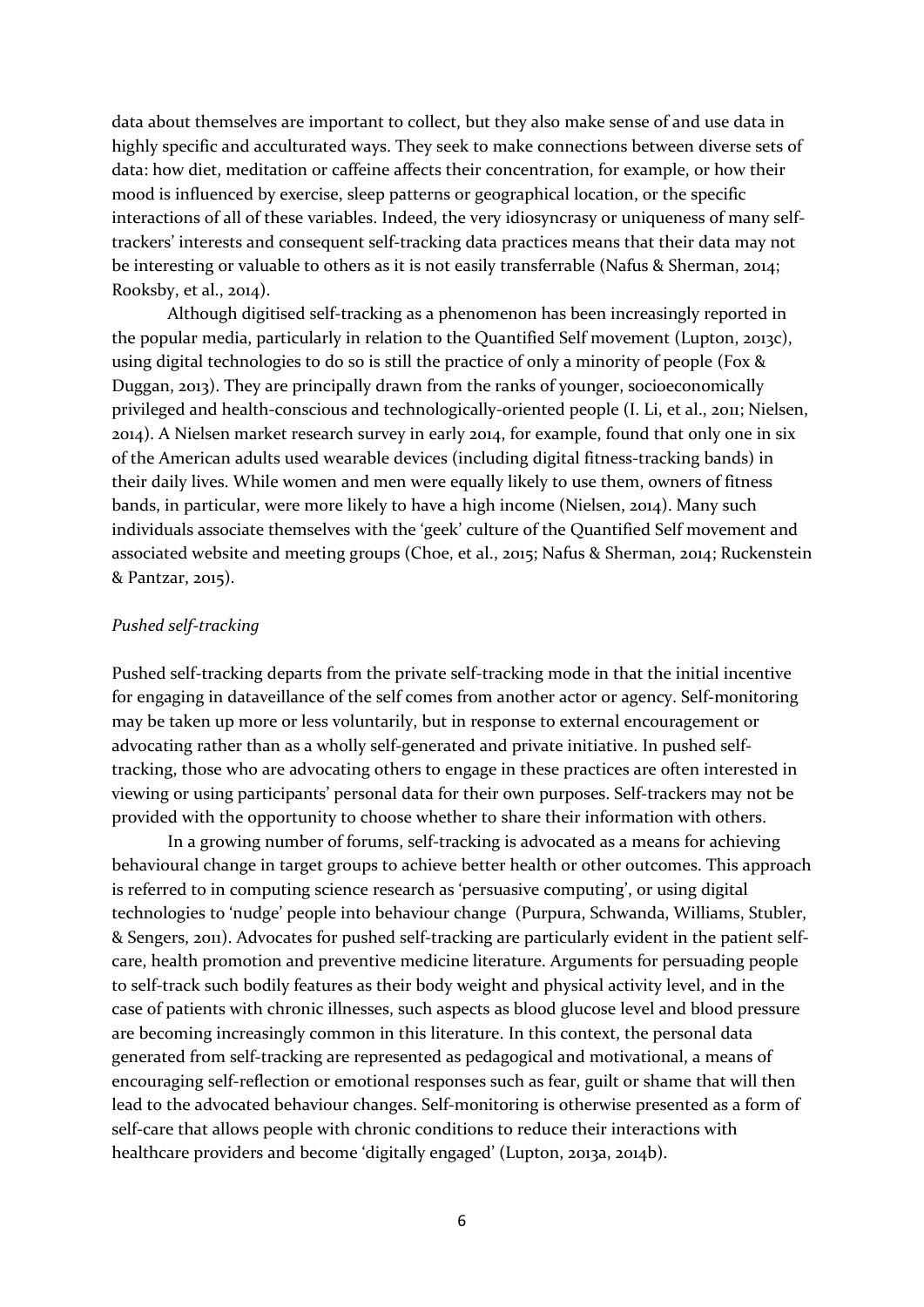Pushed self-tracking is becoming a feature of children's lives. In many school settings, software is employed to monitor individual children's learning, and data analytics is used to track their progress, compare them with other students and to predict their future learning [\(Selwyn, 2014;](#page-19-7) [Williamson, 2014b\)](#page-20-2). Parents may purchase gaming consoles such as Wii Fit or wearable devices for their children that include gamification elements to nudge them into engaging in physical activity. These 'exergaming' technologies are also becoming used in schools as part of physical education and health curricula [\(Lupton, 2015a;](#page-18-8) [Williamson, 2014a\)](#page-20-3). Children are expected to review their data and make changes if they are defined as deficient or lagging behind compared with the norms established by these types of software.

The workplace has become a key site of pushed self-tracking, where financial incentives or the importance of contributing to 'team spirit' and productivity may be offered for participating [\(Moore & Robinson, 2015;](#page-18-9) [Rosenblat, Kneese, & boyd, 2014\)](#page-19-8). Many employers are turning to the use of digital self-tracking technologies ('digital wellness tools') as part of workplace health promotion programs or 'wellness programs'. Various software packages are now offered to enable employers to monitor their employees' health and fitness and even their sleep patterns as well as their work habits in the name of good health and worker productivity. These programs are found particularly in the US, where employers pay for health insurance coverage for their employees, and it is therefore in their financial interests to promote good health among their workers. Wearable technology manufacturers such as Fitbit are brokering deals with employers and insurance companies to sell their fitness and activity trackers and data analytics software as part of these wellness programs [\(Olson, 2014\)](#page-19-9). Mobile apps and software programs that remind employees to get up from their desks and take exercise breaks and to help them manage stress and sleep better are becoming more often used in the workplace [\(Zamosky, 2014\)](#page-20-4).

Insurance companies are beginning to develop other ways of incorporating selftracking data into the calculation of risks and resultant premiums offered to customers. Motor vehicle insurers led the way with their telematic devices attached to car engines to monitor driving practices as part of 'usage-based' insurance that calculates customised premiums using these data as well as demographic information [\(NAIC, 2014\)](#page-18-10). Health and life insurance companies in the US and elsewhere are also directly offering consumers the opportunity to use self-tracking devices for health and fitness. For example, Wellness & Prevention (a health insurance subsidiary of the Johnson & Johnson company) has developed a proprietary app, Track Your Health, that is offered solely to their customers. Track Your Health incorporates data from several third party apps and uploads these data to the company's platform. Customers can also enter their data manually into the platform or use data collected by their smartphone on their physical activity. They can then view their data to monitor their progress towards health- or fitness-related goals [\(Comstock, 2014\)](#page-17-8).

## *Communal self-tracking*

Although self-tracking, in its very name and focus on the 'self' may appear to be an individualistic practice, many self-trackers view themselves as part of a community of trackers [\(Nafus & Sherman, 2014;](#page-18-5) [Rooksby, et al., 2014\)](#page-19-3). They use social media, platforms designed for comparing and sharing personal data and sites such as the Quantified Self website to engage with and learn from other self-trackers. Some attend meet-ups or conferences to engage face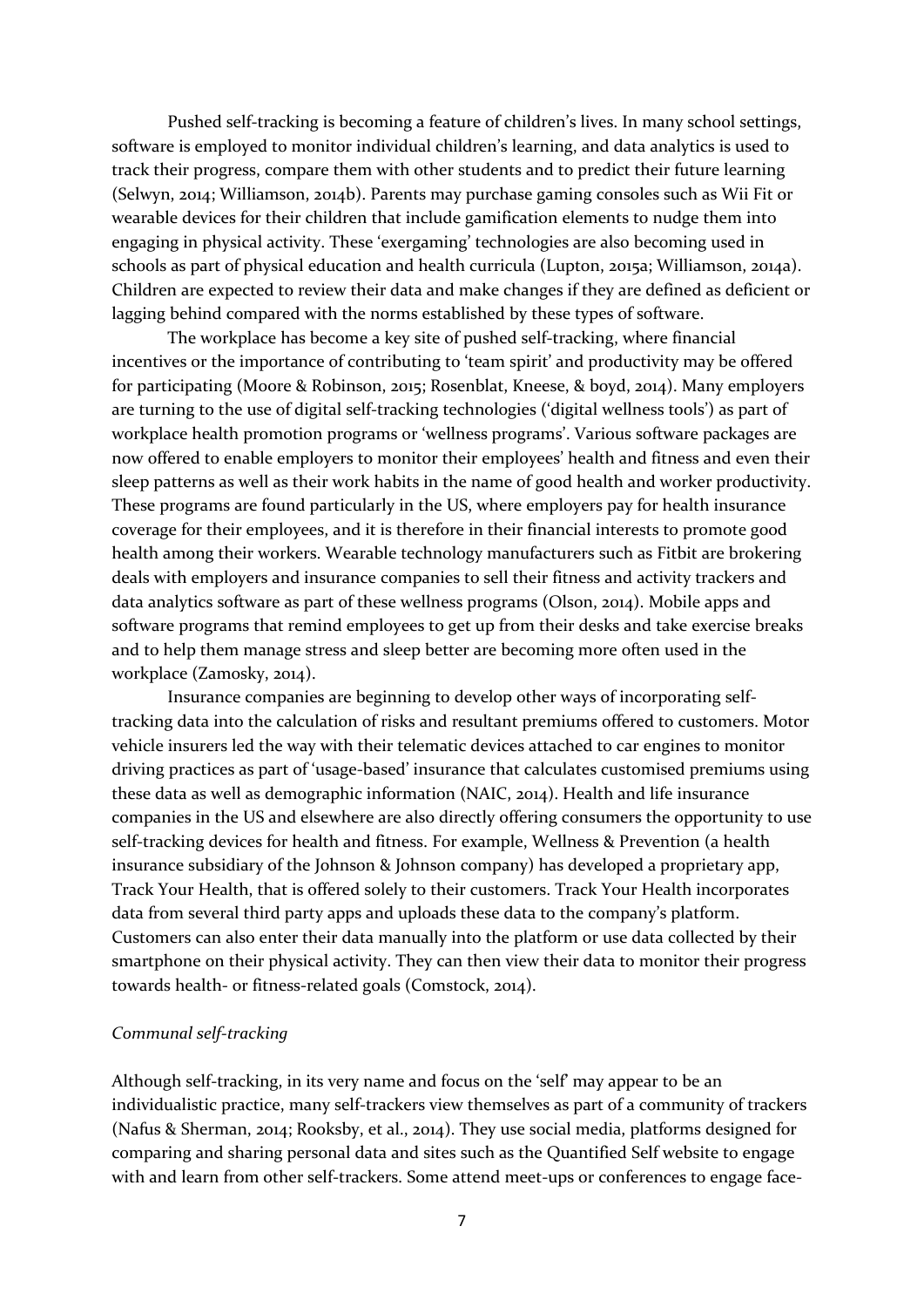to-face with other self-trackers and share their data and evaluations of the value of different techniques and devices for self-tracking. This drive towards 'sharing your numbers' fits into the wider discourse of content creation and sharing personal details and experiences with others underpinning many activities on social media platforms [\(Banning, 2015;](#page-16-1) [John, 2013\)](#page-17-9). However, the focus on personal motivation and individual benefit is often still apparent in these discussions of the communal nature of self-tracking.

While there is constant reference to the 'Quantified Self community' among members of the Quantified Self movement, this community largely refers to sharing personal data with each other or learning from others' data or self-tracking or data visualisation methods so that one's own data practices may be improved. Several commentators have begun to refer to 'the quantified us' as a way of articulating how the small data produced by self-trackers may be usefully incorporated into large data sets to 'get more meaning out of our data' [\(Ramirez,](#page-19-10)  [2013\)](#page-19-10). As this suggests, the concept of quantified us still focuses firmly on the individual's agenda. The idea is to draw on others' pooled data to further one's own interests and goals.

Indeed, some self-tracking technologies are specifically directed towards gamification and competitiveness as a means of motivating people to continue. In endeavours such as fitness and weight-loss tracking, corporate wellness programs and digitised educational initiatives for children, users are given badges and other rewards and are encouraged to compare their data with others and attempt to perform better, or else to encourage others and receive support from them [\(Whitson, 2013\)](#page-20-5). For example, the Mathletics educational platform for children encourages participants to compete against others globally in the effort to make mathematics fun. Children earn points, items of clothing for their avatars, win certificates for participation and completing challenges and can compare their progress with others in their class or across the entire user population, including the use of a world league table that lists and ranks the highest achievers.

Another portrayal of communal self-tracking is that which is frequently championed in discourses on citizen science, volunteered geographical information, environmental activism, healthy cities and community development. These initiatives, sometimes referred to as 'citizen sensing' [\(Gabrys, 2014\)](#page-17-10), are a form of crowdsourcing. They involve the use of data that individuals collect on their local environs, such as geographical features, air quality, traffic levels or crime rates. People may monitor their commuting, cycling or running routes or their health status as part of contributing to community efforts to generate large data sets. The concepts of the 'healthy city' and the 'smart city' are beginning to come together in some attempts to use the digitised sensing and monitoring technologies for health promoting purposes [\(Kamel Boulos & Al-Shorbaji, 2014\)](#page-17-11). These data are used in various ways. Sometimes they are simply part of gathering collective data at the behest of local agencies, but they are also sometimes used in political efforts to challenge governmental policy and agitate for improved services or planning. The impetus may come from grassroots organisations or encouraged upon citizens as top-down initiatives from governmental organisations as part of community development.

### *Imposed self-tracking*

Imposed self-tracking, while still in its nascent stages, is gradually becoming a feature in institutional settings. I noted above that employers are now encouraging or nudging their staff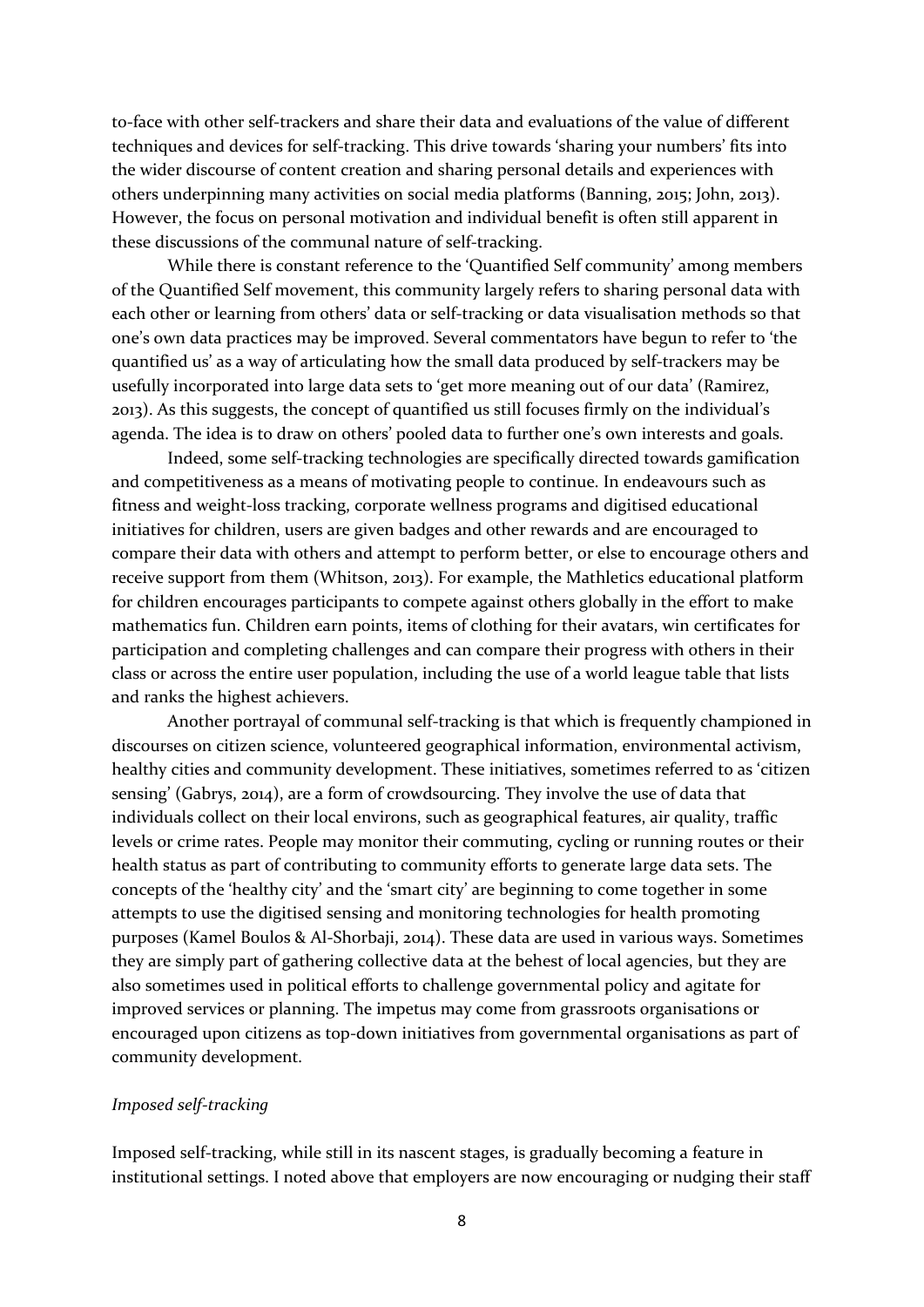members to engage in self-tracking, offering various incentives or simply appealing to workers' desire to improve their health or work productivity. In some work contexts, however, there is little choice offered to workers, and they may have scant opportunity to refuse to engage in dataveillance [\(Moore & Robinson, 2015;](#page-18-9) [Rosenblat, Kneese, et al., 2014\)](#page-19-8). One example is the productivity self-tracking devices that are becoming a feature of many workplaces as employers seek to identify the habits of staff members in the interests of collecting data that will assist in maximising worker efficiency or reduce costs. Some companies, including those in the banking, technology, pharmaceutical and healthcare industries, require their employees to wear badges equipped with radio frequency identification (RFID) chips and other sensors that can record sound, geo-location and physical movement to monitor such aspects of the wearers as tone of voice, posture and who they speak to and for how long [\(Lohr, 2014;](#page-18-11) [Moore &](#page-18-9)  [Robinson, 2015\)](#page-18-9).

Another example of imposed self-tracking is the use of digital self-tracking devices and apps in school-based health and physical education. Some physical education teachers require their students to wear such devices as heart-rate monitors to determine whether they are fully participating in set exercise activities and to compare their exertions with other students [\(Lupton, 2015a\)](#page-18-8). In the world of academic work, software such as Web of Science and Google Scholar automatically collect publication and citation details on individual academics, thus generating various metrics about their performance. Academics have no option about whether or not they wish their publication and citation records to be publicly displayed on these platforms.

At its most coercive, imposed self-tracking is used in programs involving monitoring of location and drug use for probation and parole surveillance, drug addiction programs and family law and child custody monitoring. Digital cellular monitoring devices allow radio frequency monitoring of offenders who are serving at-home sentences. In some criminal justice systems, global positioning technologies are also used to track parolees' movements. Several self-tracking devices to monitor alcohol use are employed in programs for alcohol addiction and policing. The secure continuous remote alcohol monitoring device is used to provide alcohol testing (via the wearer's sweat) through the wearing of a bracelet or anklet. A number of such monitoring devices combine biometric tracking and surveillance technologies. For example, the Soberlink company has developed digital mobile alcohol breath-testing devices that combine alcohol-monitoring with facial recognition technologies for authenticating identity. They send text messages to clients to remind them to test their breath and send the data to designated contacts. These devices are marketed to criminal justice, family law and addiction treatment agencies.

## *Exploited self-tracking*

As outlined in the Introduction, in the contemporary digital knowledge economy, personal data and big data sets have become invested with commercial and managerial value. Individuals' personal data (whether collected purely for their purposes or as part of pushed, communal or imposed self-tracking) are frequently repurposed for the financial benefit of others. The notion of personal data as commodities is now often articulated in commercial circles. Opportunities to practice dataveillance of individuals are viewed as valuable in informing companies about consumer habits and preferences. For example, market research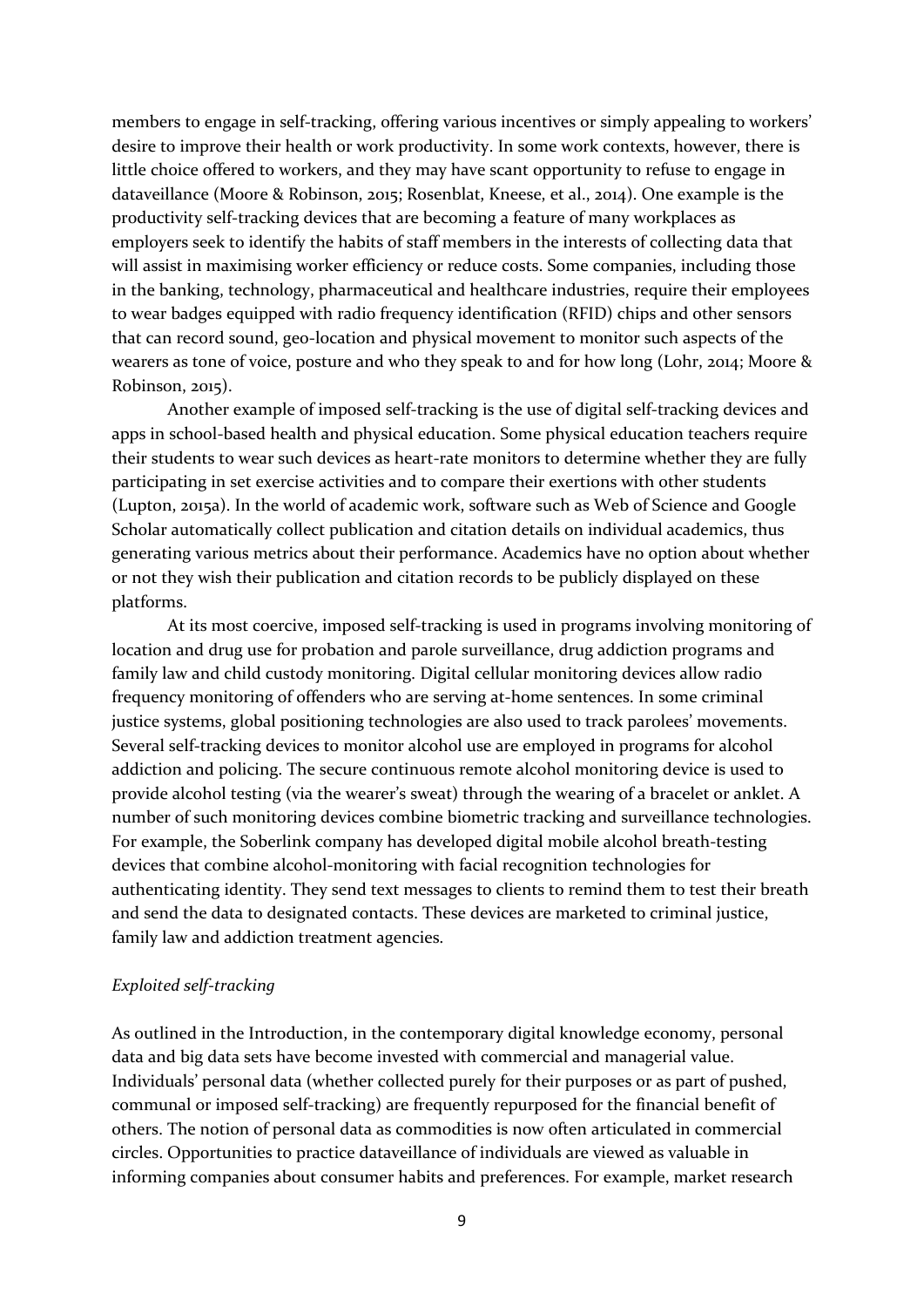companies use self-tracking apps issued to their research subjects to gauge their habits and responses to brands, as well as harvesting data from social media interactions.

Self-tracking is also often marketed to consumers as a way for them to benefit personally, whether by sharing their information with others as a form of communal selftracking or by earning points or rewards. Customer loyalty programs, in which consumers voluntarily sign up to have their individual purchasing habits logged by retailers in return for points or rewards is one example. Their data are used by the retailers to gather data about their customers, learn more about purchasing habits generally and to target the individual with promotions, special offers and advertising. The personal data that are uploaded by participants in these activities, therefore, are used by third parties for commercial gain.

Some retailers are beginning to use wearable devices as part of their customer rewards schemes. One example is the 'Balance Rewards for Healthy Choices' program offered by Walgreens, America's largest pharmacy retailing chain. As part of a customer loyalty program, people are offered the opportunity to 'earn points for your healthy choices' to save money on products and 'take advantage of great, exclusive offers for members'. They can do so by recording details of their physical activity, chronic disease management or progress towards a health-related goal such as losing weight or ceasing smoking and syncing the data collected by digital fitness trackers or uploading data to the Walgreens' platform or customised app [\(Walgreens, 2014\)](#page-20-6).

Beyond these legal uses of personal data, cyber-criminals have identified the commercial value of this information. There are many privacy threats involved with uploading personal data from self-tracking devices or social media platforms to the computing cloud. These data may be hacked at the time of transmission or when archived [\(Barcena, Wueest, &](#page-16-2)  [Lau, 2014;](#page-16-2) [Huckvale, Prieto, Tilney, Benghozi, & Car, 2015;](#page-17-12) [J. Li, 2015\)](#page-18-12). While they may originally be anonymised, some of these data may be readily de-identified by data experts. Several researchers have demonstrated, for example, how easy it can be to access information about people's use of smart meters in their homes which can potentially open them to theft and other criminal activities, or for the data to be used to make inferences about people's private activities [\(McKenna, Richardson, & Thomson, 2012\)](#page-18-13) .

It has been estimated that health and medical information, in particular, is one of the most valuable commodities for hackers, as it can be used for identify theft, to make fraudulent health insurance claims or to access drugs and medical equipment or for blackmailing claims if these data are particularly sensitive (such as sexual identity or activity, for example) [\(Wicks](#page-20-7)  [& Chiauzzi, 2015\)](#page-20-7). Various scandals involving data breaches and hacking into often very intimate personal information have received a high level of coverage in the news media since 2013. These include not only the Snowden revelations but also the celebrity nude photo hacking event and the Adult Friend Finder and Ashley Madison sex dating sites hacks, in which millions of users' sexually explicit details were released by the hackers onto the internet.

## **The intersections of self-tracking modes**

There are intersections and blurring between the various modes of self-tracking that I have identified here. The private mode of self-tracking can merge with communal self-tracking when the focus is encouraging people to achieve community development or other collective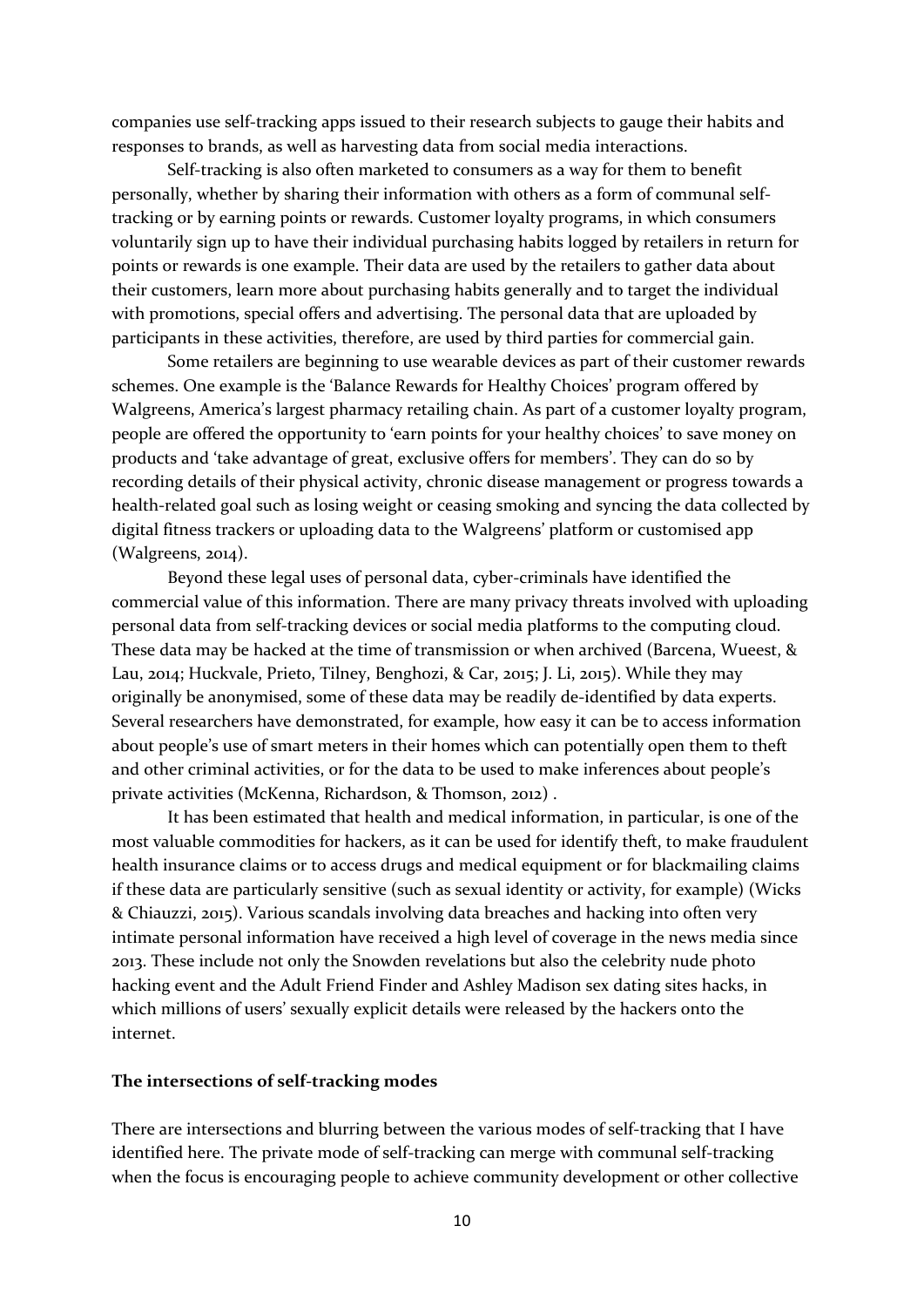goals via self-tracking data. This representation of self-tracking portrays it as a civic duty in producing small data that is valuable not only or simply for personal use but also for others in one's community. Personal dataveillance is still a feature of this mode when it involves sharing data with other self-trackers, as in Quantified Self forums, but some versions of communal self-tracking incorporate notions of participatory democracy, citizenship and community. Indeed the concept of what I call 'self-tracking citizenship' involves a distribution of subjectivity that incorporates technologies and the data they gather as part of its ethos and practice [\(Gabrys, 2014\)](#page-17-10). This dimension of self-tracking brings together the ideals of selfentrepreneurial citizens who are taking responsibility for managing and optimising their lives with sharing their personal data with others both to achieve their goals and enable others to do so .

The overlapping of self-tracking modes is apparent in platforms such as PatientsLikeMe and similar websites that have been established to promote the sharing of experiences between patients who have the same medical condition. The overt objective of these platforms is to provide a place where patients can talk to each other, exchange information and provide support, and some offer self-tracking tools for users to monitor their symptoms and therapies as well. Patients may choose to digitally track their symptoms, illness experiences and therapies (private self-tracking), but also share these data with other patients for mutual benefit (communal self-tracking). The data generated on these websites are also used by the developers and by third-parties such as medical researchers and pharmaceutical companies who are given access to the data, sometimes on payment of a fee. In some cases these third-party uses of the data may be viewed as benefiting the patient community; when new therapies are tested, for example. However, in other cases, only the developers and thirdparties benefit by harvesting the patients' data for commercial gain [\(Lupton, 2014a\)](#page-18-14). This is a form of exploited self-tracking, in which the 'little analytics' of people's volunteered personal information [\(Amoore & Piotukh, 2015\)](#page-16-0) turns into commodified big data.

There is a fine line between pushed self-tracking and imposed self-tracking. While some elements of self-interest may still operate and a discourse of 'choice' may be employed, people may have little option of opting out. In the case of workplace wellness programs involving self-tracking of physical activity or body weight, for instance, employees may be given the option of wearing the devices and allowing employers to view their personal data. However failure to participate may lead to higher health insurance premiums enforced by an employer, as is happening in some workplaces in the US [\(Olson, 2014;](#page-19-9) [Rosenblat, Wikelius,](#page-19-11)  [boyd, Gangadharan, & Yu, 2014\)](#page-19-11). Workers issued with self-tracking devices for productivity monitoring may view this as an opportunity to improve their performance. Alternatively, they may feel subjected to invasive and coercive surveillance. Employees may lose their job or receive fewer opportunities for improved pay or promotion prospects if they refuse [\(Moore &](#page-18-9)  [Robinson, 2015;](#page-18-9) [Rosenblat, Kneese, et al., 2014\)](#page-19-8). In these contexts, the use of self-tracking devices becomes imposed upon the user where they otherwise might not have chosen to engage in dataveillance or to share their personal data with others.

### **Discussion**

Self-tracking cultures have emerged in a sociocultural context in which various rationales, discourses, practices and technologies are converging. These include the following: concepts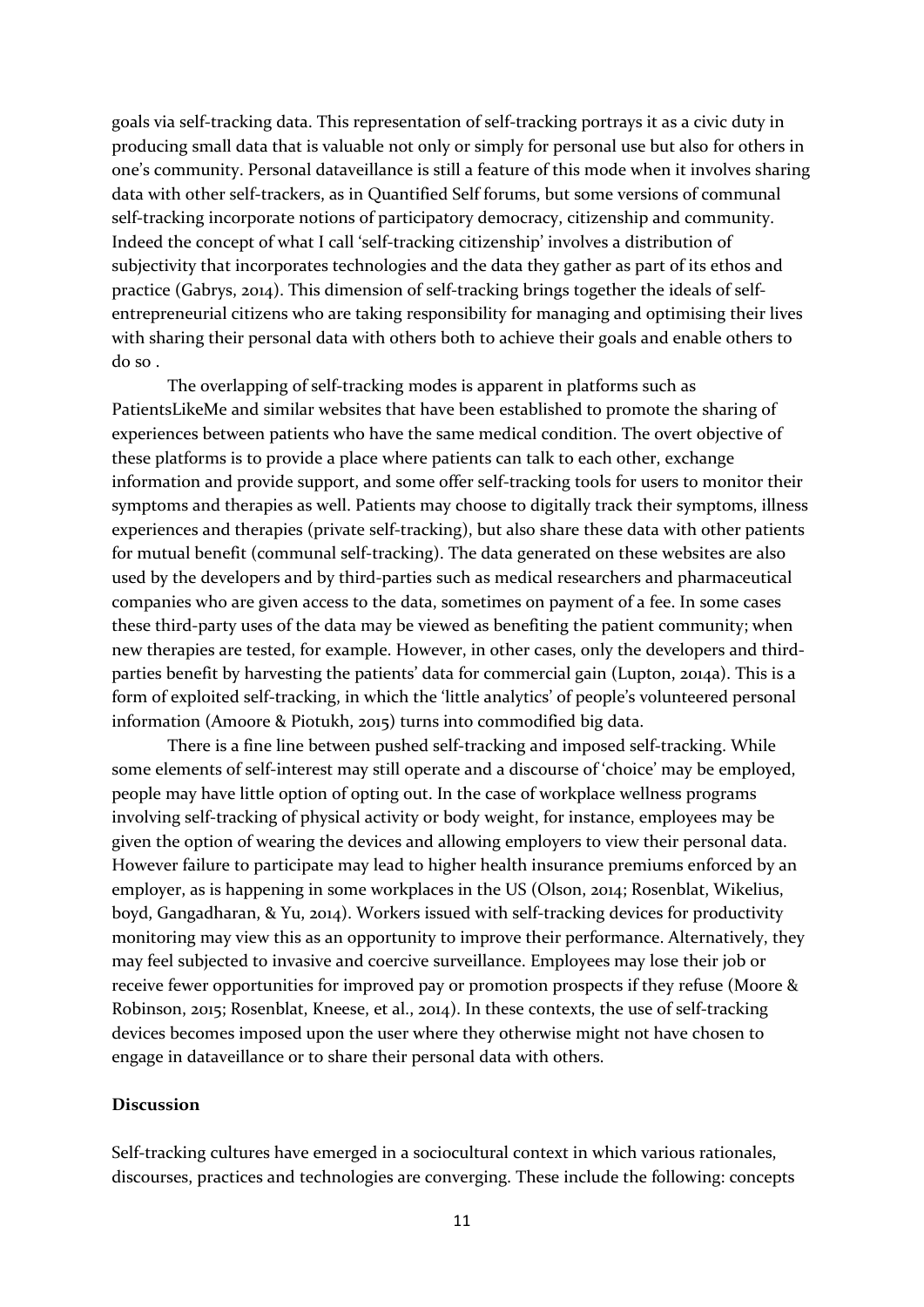of the self that value self-knowledge, self-awareness and self-entrepreneurialism; a moral and political environment in which taking responsibility for one's life as an individual rational actor is privileged and promoted; the development of audit culture; the ability of digital technologies to monitor an increasing array of aspects of human bodies, behaviours, habits and environments; the spread of surveillance technologies and diversification in their use; the metricisation and dataficiation of an increasing range of human and nonhuman phenomena; the emergence of the digital data knowledge economy, in which both small data and big data are valued for their insights and have become tradeable commodities; and the realisation on the part of government, managerial, security, commercial and criminal actors and agencies that the data derived from self-tracking can be mobilised for their own purposes. These elements are discussed below, grouped under two themes: 1) lively data and data practices, and 2) digital biocapital and data politics.

### *Lively data and data practices*

Digital data about people may be conceptualised as 'lively' in several respects: they are information about human life itself; they have a vitality and social life of their own, circulating as they do between a multitude of sites and being continually repurposed; they have an impact on people's lives; and as important elements of the global knowledge economy, they contribute to livelihoods . This vitality of data has significant implications for how selftrackers use and share their data with others on social media and also for how they may lose control of their data as they enter the digital data economy.

The self-tracking phenomenon offers an exemplar of the ways in which digital technologies participate in the configuration of selfhood, embodiment and social relations and locate the individual within digitised networks and economies. Bodies and selves are increasingly digitised in a multitude of ways . Digital self-tracking devices and software recording personal information are one element of this process of digitisation. A feedback loop is established, in which personal data are produced from digital technologies that then are used by the individual to assess her or his activities and behaviour and modify them accordingly. Discourses on self-tracking therefore also reveal notions of the value of data and the importance of creating data that are about oneself. Self-tracking is portrayed as a means by which the hidden patterns in one's life that are otherwise indiscernible may be not only identified, but most importantly, acted upon [\(Lupton, 2012,](#page-18-15) [2013b,](#page-18-16) [2013c\)](#page-18-2).

Unlike the 'passive' forms of personal data collection that are characteristic of many other forms of transactional user engagement with online technologies, self-tracking is an 'active' and purposeful data practice. Self-tracking may thus be further conceptualised as a data practice that produces data assemblages. A data assemblage is a complex sociotechnical system composed of many actors whose central concern is the production of data [\(Kitchin &](#page-17-13)  [Lauriault, 2014\)](#page-17-13). It is via the configuration of data assemblages that detailed profiles of individuals emerge, flattening out the heterogeneity of information from which these profiles are assembled [\(Amoore & Piotukh, 2015\)](#page-16-0). In the case of self-tracking, these data assemblages are configured via systems of thought, forms of knowledge, business or government models, human users, practices, devices and software, and also sometimes by networks of other users and agents other than the self-tracker who seek to make use of the data for their own purposes. Given the ways in which digital data are generated, stored, managed and used, once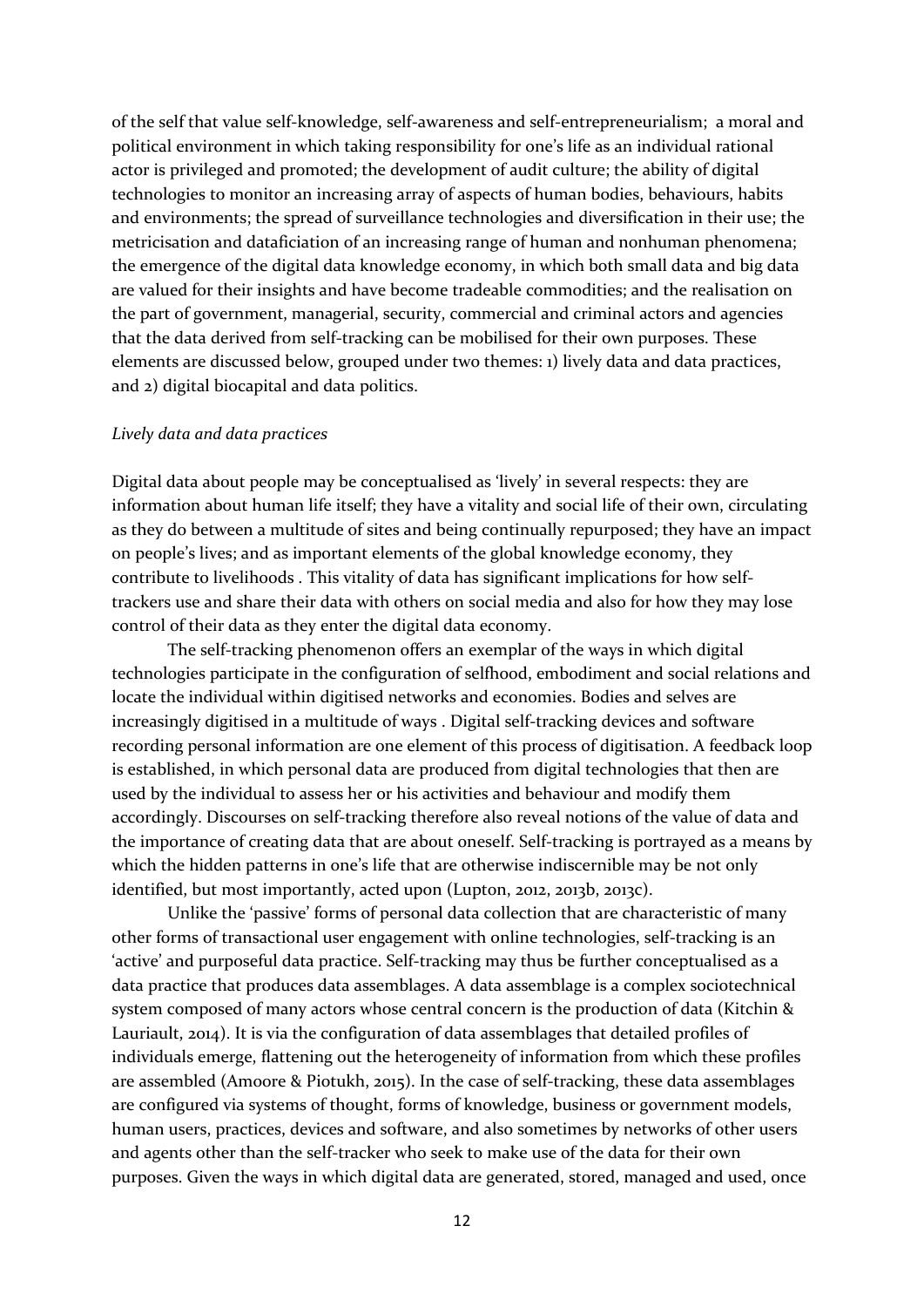they are digitised, the array of practices that began as personal and private tend to become inextricably imbricated within these networks and economies.

Shifting forms of selfhood are configured via these digital data assemblages, depending on the context in and purpose for which they are assembled. As the digital data produced by dataveillance of individuals are constantly generated and the combinations of data sets that may be brought together on individuals are numerous, personal data assemblages are never stable or contained. They represent a 'snap-shot' of a particular moment in time and a particular rationale of data practice. The data assemblages are always mutable, dynamic, responsive to new inputs and interpretations. They thus represent a type of selfhood that is distributed between different and constantly changing data sets. To gain meaning from these data sets, self-trackers or the third parties who seek to use their data must engage in sensemaking that can interpret these data and gain some purchase on their mutating forms.

Self-tracking privileges practices of selfhood that conform to cultural expectations concerning the importance of self-awareness, reflection and taking responsibility for managing, governing oneself and improving one's life chances [\(Lupton, 2012,](#page-18-15) [2013b,](#page-18-16) [2013c\)](#page-18-2). A Foucauldian perspective as articulated in the work of theorists on contemporary selfhood [\(Elliott, 2013;](#page-17-14) [Rose, 1990\)](#page-19-12) can readily be adopted to theorise the modes and ethics of selfhood that are demonstrated in self-tracking cultures. What might be described as 'the reflexive monitoring self' in the context of digitised tracking technologies is an aggregation of practices that combine regular and systemised information collection, interpretation and reflection as part of working towards the goal of becoming. Underpinning these efforts are the notion of an ethical incompleteness and a set of moral obligations concerning working on the self that are central to contemporary ideas about selfhood and citizenship [\(Foucault, 1988\)](#page-17-15). The idealised reflexive monitoring subject as represented in popular forums and some of the academic literature focusing on the benefits of self-tracking is highly rational, motivated and datacentric. Underpinning this ideal is the belief that the self-knowledge that will eventuate will allow self-trackers to exert greater control over their destinies.

This concept of selfhood conforms to the imperatives of audit culture, which highlights the importance of collecting detailed information about individuals, groups and institutions and using these data for surveillance and improvement. The practices of 'datafication', or rendering phenomena into digital data assemblages [\(van Dijck, 2014\)](#page-20-1) and metricisation, or using numbers to monitor, measure, normalise and manage elements of human life that may previously have been regarded as unquantifiable [\(Amoore & Piotukh,](#page-16-0)  [2015;](#page-16-0) [Day, Lury, & Wakeford, 2014;](#page-17-16) [Pugliese, 2010\)](#page-19-13) are central to both reflexive self-monitoring and institutional audit culture. The notion of accountability is also an important element of both. This notion suggests that people's activities and bodies should be monitored and that they will be called to account or expected to make improvements if they are found to be lacking. Both institutional audit culture and self-tracking cultures are directed at what Strathern [\(2000, p. 1\)](#page-19-14) refers to as 'a common language of aspiration', incorporating the idea that close monitoring and accountability, including taking on these tasks for oneself, enhances productivity as well as wellbeing and happiness. Indeed, many elements of reflexive selfmonitoring may be interpreted as practices of self-auditing.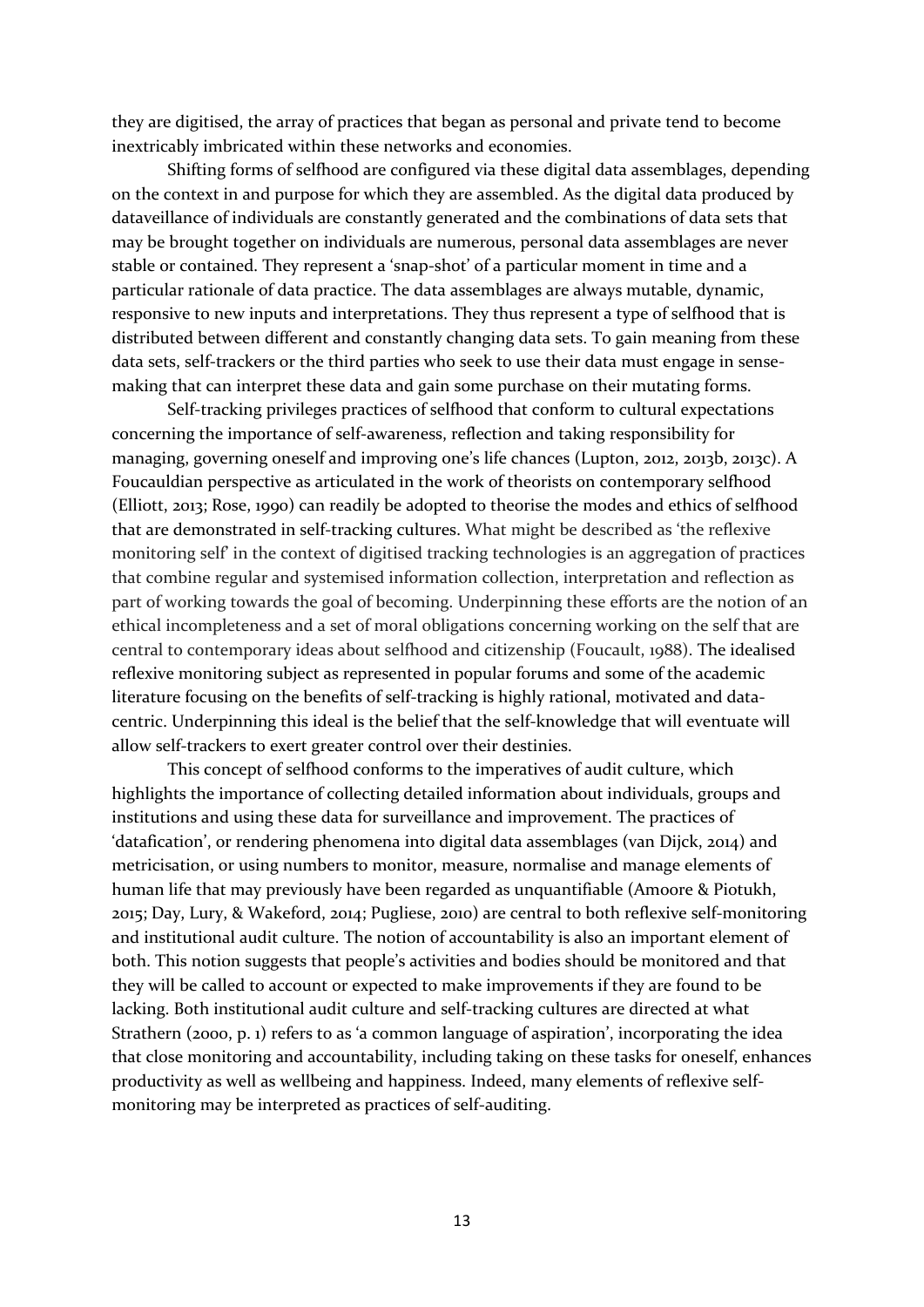### *Digital biocapital and data politics*

Self-tracking cultures and practices, in their focus identifying and making sense of the characteristics of individual lives, may be viewed further as an element in contemporary biopolitical governance and economies. The movement of self-tracking cultures into commercial, managerial and government domains combines the rationalities of biocapital with those of the digital data economy. Just as other forms of human life have become commodified and invested with monetary value, so too have the digital data assemblages that are configured on human bodies via self-tracking. Indeed, the value that is attributed to personal digital data assemblages combines two forms of value: that related to the digital data economy and that emerging from the capitalisation of the human body. Biocapital involves the derivation of value from biological entities such as human bodies [\(Rose, 2007;](#page-19-15) [Sunder](#page-20-8)  [Rajan, 2012\)](#page-20-8), while the digital data economy positions digital data objects as valuable. Many self-tracking practices involve the rendering of bodily attributes and dispositions into digital data [\(Lupton, 2012,](#page-18-15) [2013b\)](#page-18-16). They produce value in terms of the intimate bio-digital knowledges that they generate on individuals. Therefore self-tracking practices may be described as generating digital biocapital.

The use and ownership of personal data by actors and agencies other than the individual who generates these data are beginning to have major implications for social discrimination and justice issues. The algorithms constructed by software coders bring digital data together in certain ways that result in 'algorithmic identities' configured on the behalf of users [\(Cheney-Lippold, 2011\)](#page-17-17). These algorithmic identities can have material effects. Selftracking data can be mobilised as surveillant technologies in ways that further entrench the social disadvantage of marginalised groups [\(Andrejevic, 2013;](#page-16-3) [Crawford & Schultz, 2014;](#page-17-18) [Rosenblat, Wikelius, et al., 2014\)](#page-19-11). This use of personal data may take place without people having any control or even knowledge of how the data are analysed and employed. An 'algorithmic authority' is exerted, in which the decisions made by software coders play a dominant role in shaping individuals' life chances [\(Amoore & Piotukh, 2015;](#page-16-0) [Cheney-Lippold,](#page-17-17)  [2011\)](#page-17-17).

Beyond the biopolitical dimension of self-tracking, it can also be theorised as a new kind of politics; namely data politics. The project of reflexive self-monitoring for many selftrackers involves reflection not only on the uses to which personal data can be put by oneself but on the validity of the data, whether the kinds of data they collect are appropriate for their purposes, how best to display or visualise their data and how best to share their data with others and convey the insights they garner from the data. Beyond these reflexive data practices, some self-trackers confront the next level of data use: where their personal data are algorithmically generated and stored, how they are harvested by other actors, what these actors do with their data and how one can gain access to one's personal data.

Some self-trackers engage with practices of data collection in critical and resistant ways, seeking to exert greater control over the ways in which their personal data are collected, archived and used. They are attempting to generate and control their own algorithmic identities as they practise dataveillance. These practices are in response to a growing awareness of the ways in which personal data are structured, archived and appropriated by commercial, criminal, government or surveillance agencies. This issue of 'controlling my data'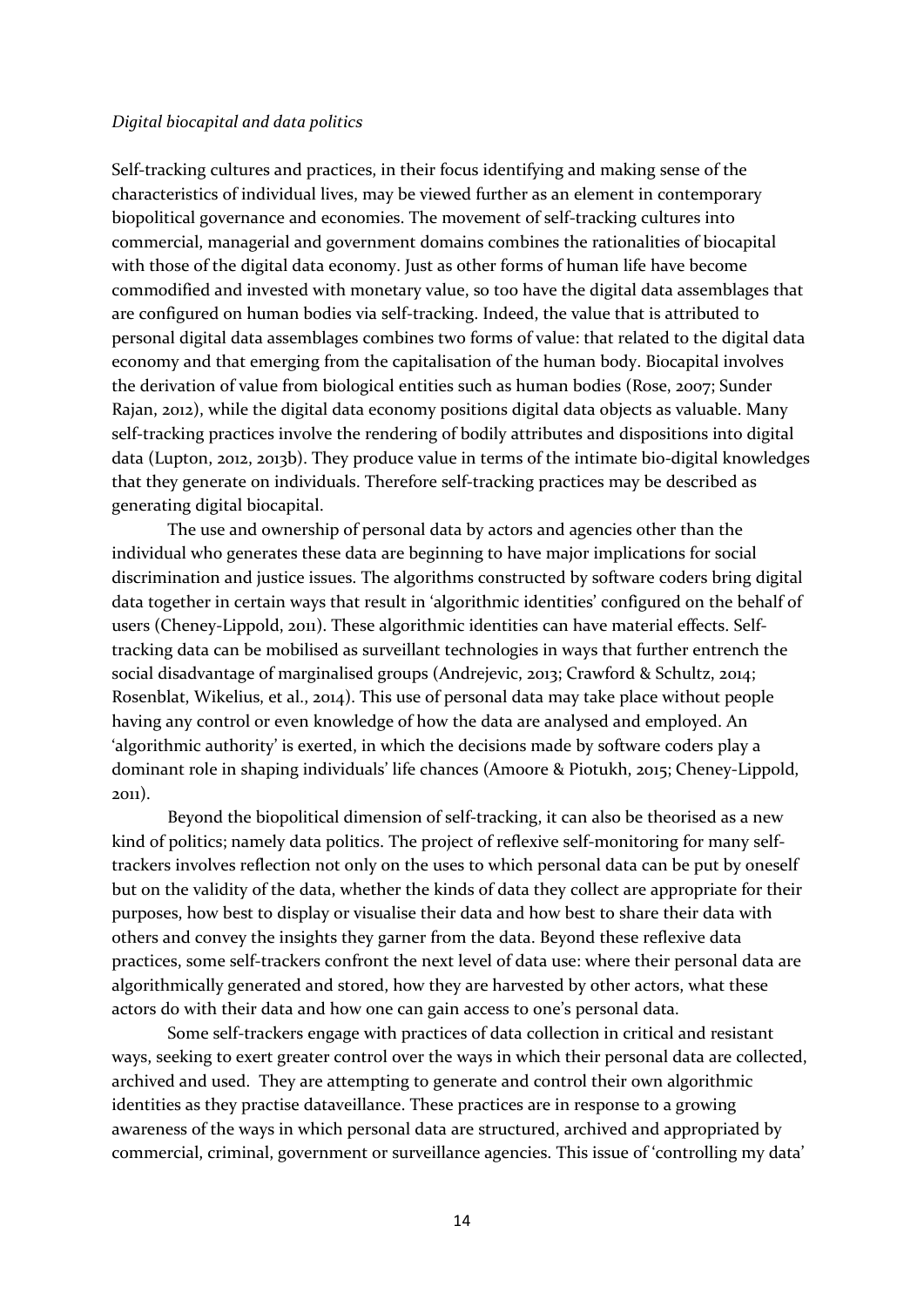frequently comes up for discussion on the Quantified Self website and in their meetups and conferences.

Whether or not they engage in self-tracking, members of the public are gradually realising how the data that are collected on them when they use the internet or customer loyalty programs are becoming used for commercial purposes [\(Andrejevic, 2014;](#page-16-4) [The](#page-20-9)  [Wellcome Trust, 2013\)](#page-20-9). Research into people's attitudes towards the use of smart meters in their home has demonstrated suspicion on the part of many concerning the exploitation of their private information about energy use [\(McKenna, et al., 2012;](#page-18-13) [Rodden, Fischer, Pantidi,](#page-19-16)  [Bachour, & Moran, 2013\)](#page-19-16). Post-Snowden and the mass media coverage of the documents he released, members of the public have been apprised of the ways in which digital data are used by national security agencies for the mass surveillance of their own citizens, including not only those data derived from mobile phone and social media but also the personal data that are generated by the use of apps [\(Ball, 2014\)](#page-16-5). Two surveys conducted by the Pew Research Center found that Americans were becoming concerned about the security and privacy of their personal data. Despite this concern, few respondents were engaging in practices to protect their data, such as using browsers that did not track their habits or virtual private networks, perhaps because they did not possess the knowledge to do so [\(Madden & Rainie,](#page-18-17)  [2015;](#page-18-17) [Pew Research Center, 2014\)](#page-19-17). My research on people's personal data practices and understandings suggests that while they have vague ideas about how their personal data are used and exploited by others, they are less sure of the details and how to go about protecting their data [\(Lupton, 2015b;](#page-18-18) [Michael & Lupton, 2015\)](#page-18-19).

It is difficult for self-trackers to avoid the exploitation of their personal data by other actors or agencies. While a small minority of technically-proficient self-trackers are able to devise their own digital technologies for self-tracking, the vast majority must rely on the commercialised products that are available. In most cases the personal data that they generate using these technologies become the property of the developers. Many people express powerlessness in the face of the authority of the internet empires to collect, own and harvest their personal data [\(Andrejevic, 2014\)](#page-16-4). The vitality of digital data and the many different ways in different actors and agencies may repurpose them cannot be predicted, and therefore, are not amenable to control.

### **Conclusion: towards a new mode of self-tracking**

As humans increasingly become represented in popular discourse as 'nodes in the Internet of Things', generating and exchanging digital data with other sensor-equipped objects, selftracking practices will become unavoidable for many people, whether they are taken up voluntarily or pushed or imposed upon them. The evidence outlined in this article suggests a gradually widening scope for the use of self-tracking that is likely to expand as a growing number of agencies and organisations realise the potential of the data produced by these practices.

I have described how self-tracking conforms to a conservative political agenda that represents citizens as automated/autonomous subjects, ideally engaging in self-responsibilised practices of dataveillance and life optimisation and emitting valuable 'data exhausts' for repurposing by other actors and agencies. As yet, there has been little discussion of the ways in which self-tracking may be used for resistant or strategic political interventions – as means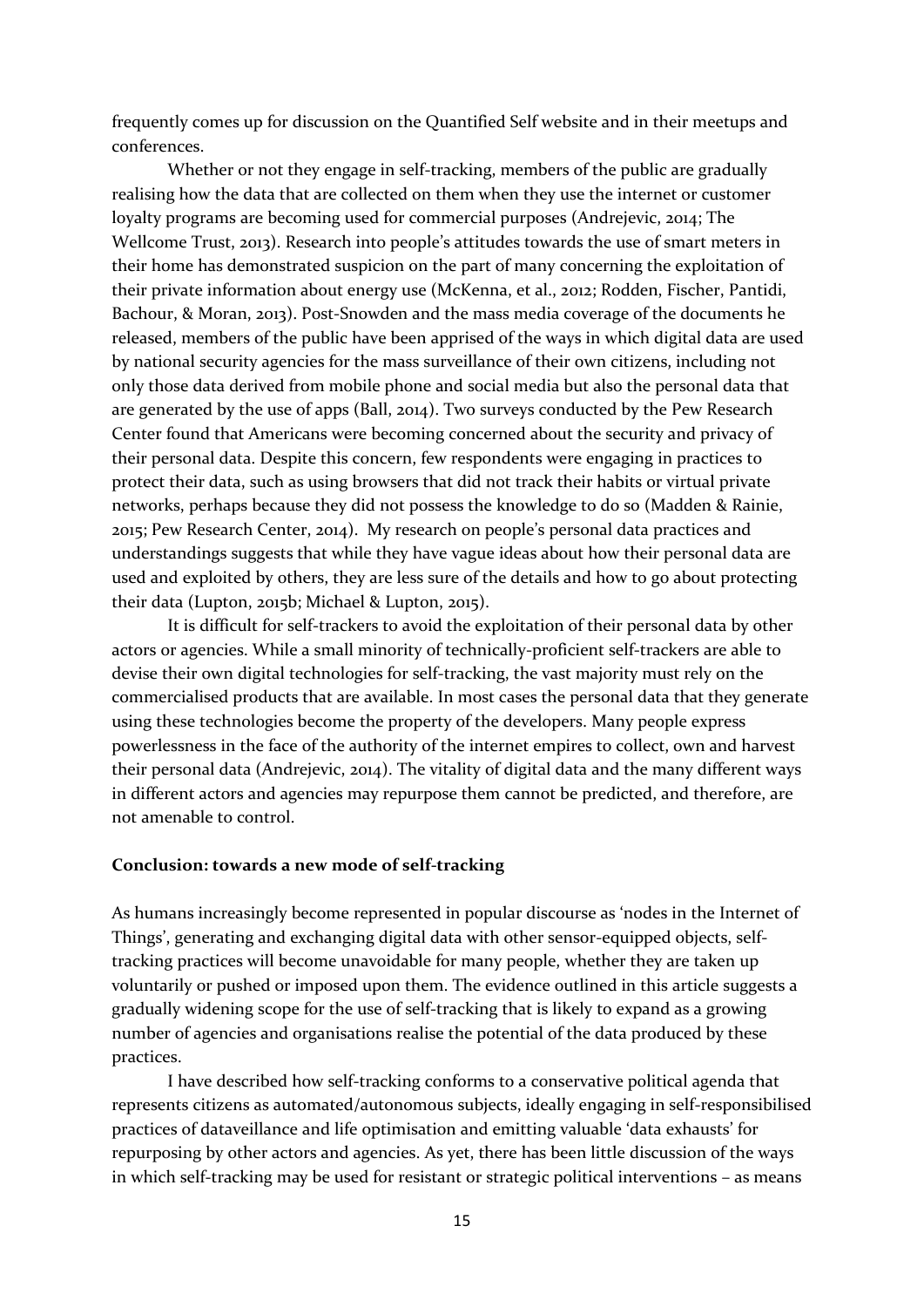to challenge accepted norms and assumptions about selves and bodies rather than conforming to these norms and assumptions. Few commentators have drawn attention to how selftracking highlights certain forms of information about specific kinds of individuals or social groups while it neglects or ignores others, and how idealised citizen-subjects are configured via dominant self-tracking cultures while those who fail to meet these ideals are stigmatised or disciplined.

Nascent moves towards a more political use of self-tracking are evident in some citizen sensing initiatives when they are used to expose or challenge assumptions about geographical areas, the social determinants of ill-health, the environment and living conditions in the effort to draw attention towards social inequalities, government neglect or environmental mismanagement. There is ample further scope for alternative approaches to self-tracking as a form of knowledge production that seek to identify, record and highlight details of socioeconomic disadvantage or social stigma rather than simply to perpetuate them, or to generate knowledge of others rather than serving the solipsism of self-knowledge. Resistant self-tracking efforts may work to make visible forms of power relations, injustice and inequalities hidden from view. It is here that a new mode of self-tracking may develop. The possibilities for a new form of data politics that takes up these more critical and challenging practices are intriguing.

## **Acknowledgements**

This article is a revised and expanded version of a paper presented at the 'Imminent Citizenships: Personhood and Identity Politics in the Informatic Age' workshop, 27 August 2014, ANU, Canberra, available at SSRN:

[http://papers.ssrn.com/sol3/papers.cfm?abstract\\_id=2483549.](http://papers.ssrn.com/sol3/papers.cfm?abstract_id=2483549) My book *The Quantified Self: A Sociology of Self-Tracking Cultures* (2016, Polity Press, London) further develops the arguments presented here.

## **References**

- <span id="page-16-0"></span>Amoore, L., & Piotukh, V. (2015). Life beyond big data: governing with little analytics. *Economy and Society, 44*(3), 341-366.
- <span id="page-16-3"></span>Andrejevic, M. (2013). *Infoglut: How Too Much Information is Changing the Way We Think and Know*. New York: Routledge.
- <span id="page-16-4"></span>Andrejevic, M. (2014). The big data divide. *International Journal of Communication, 8*, 1673- 1689.
- <span id="page-16-5"></span>Ball, J. (2014). Angry Birds and 'leaky' phone apps targeted by NSA and GCHQ for user data. Retrieved from The Guardian website: [http://www.theguardian.com/world/2014/jan/27/nsa-gchq-smartphone-app-angry](http://www.theguardian.com/world/2014/jan/27/nsa-gchq-smartphone-app-angry-birds-personal-data)[birds-personal-data](http://www.theguardian.com/world/2014/jan/27/nsa-gchq-smartphone-app-angry-birds-personal-data)
- <span id="page-16-1"></span>Banning, M. E. (2015). Shared entanglements – Web 2.0, info-liberalism & digital sharing. *Information, Communication & Society*, 1-15.
- <span id="page-16-2"></span>Barcena, M. B., Wueest, C., & Lau, H. (2014). How Safe is Your Quantified Self? Mountain View, CA: Symantech.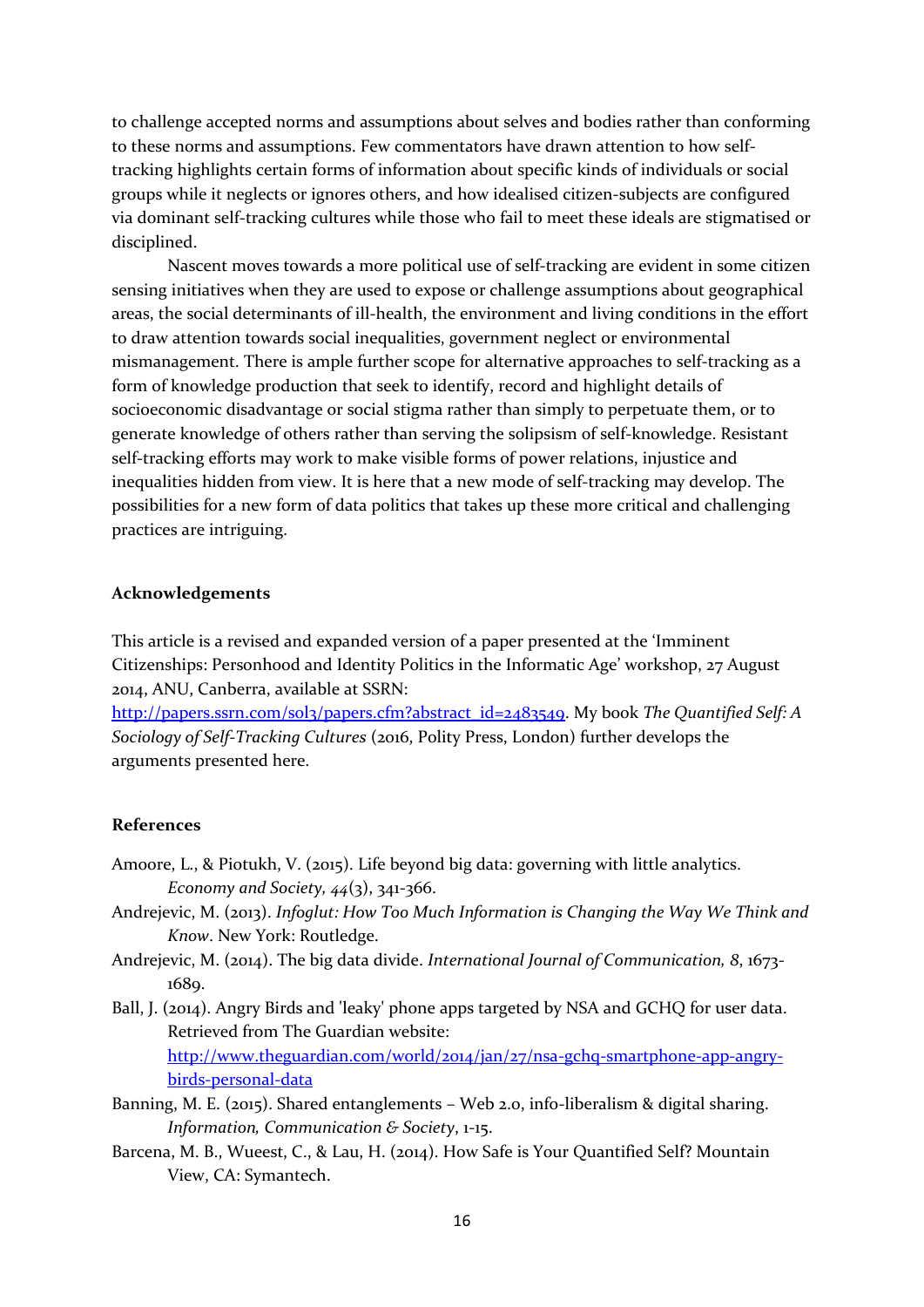- <span id="page-17-2"></span>Boesel, W. E. (2013). Return of the quantrepreneurs. *Cyborgology*. Retrieved from <http://thesocietypages.org/cyborgology/2013/09/26/return-of-the-quantrepreneurs/>
- <span id="page-17-17"></span>Cheney-Lippold, J. (2011). A new algorithmic identity: soft biopolitics and the modulation of control. *Theory, Culture & Society, 28*(6), 164-181.
- <span id="page-17-6"></span>Choe, E. K., Lee, N. B., & Schraefel, M. (2015). Revealing visualization insights from Quantified-Selfers' personal data presentations. *Computer Graphics and Applications, 35*(4), 28-37.
- <span id="page-17-8"></span>Comstock, J. (2014). Johnson & Johnson subsidiary launches self-tracking app. *MobiHealthNews*. Retrieved from [http://mobihealthnews.com/33348/johnson](http://mobihealthnews.com/33348/johnson-johnson-subsidiary-launches-self-tracking-app/)[johnson-subsidiary-launches-self-tracking-app/](http://mobihealthnews.com/33348/johnson-johnson-subsidiary-launches-self-tracking-app/)
- <span id="page-17-18"></span>Crawford, K., & Schultz, J. (2014). Big data and due process: toward a framework to redress predictive privacy harms. *Boston College Law Review, 55*(1), 93-128.
- <span id="page-17-16"></span>Day, S., Lury, C., & Wakeford, N. (2014). Number ecologies: numbers and numbering practices. *Distinktion: Scandinavian Journal of Social Theory, 15*(2), 123-154.
- <span id="page-17-3"></span>de Groot, M. (2014). Quantified Self, Quantified Us, Quantified Other. *Quantified Self Institute*. Retrieved from<http://www.qsinstitute.org/?p=2048>
- <span id="page-17-14"></span>Elliott, A. (2013). *Reinvention*. London: Routledge.
- <span id="page-17-4"></span>Epstein, D. A., Ping, A., Fogarty, J., & Munson, S. A. (2015, 2015). *A lived informatics model of personal informatics.* Proceedings of the 2015 ACM International Joint Conference on Pervasive and Ubiquitous Computing, Osaka.
- <span id="page-17-15"></span>Foucault, M. (1988). Technologies of the self. In L. Martin, H. Gutman & P. Hutton (Eds.), *Technologies of the Self: A Seminar with Michel Foucault* (pp. 16-49). London: Tavistock.
- <span id="page-17-7"></span>Fox, S., & Duggan, M. (2013). Tracking for Health. Washington, DC: Pew Research Center.
- <span id="page-17-10"></span>Gabrys, J. (2014). Programming environments: environmentality and citizen sensing in the smart city. *Environment and Planning D: Society and Space, 32*(1), 30-48.
- <span id="page-17-12"></span>Huckvale, K., Prieto, J., Tilney, M., Benghozi, P.-J., & Car, J. (2015). Unaddressed privacy risks in accredited health and wellness apps: a cross-sectional systematic assessment. *BMC Medicine, 13*(1). Retrieved from<http://www.biomedcentral.com/1741-7015/13/214>
- <span id="page-17-9"></span>John, N. (2013). Sharing and Web 2.0: the emergence of a keyword. *New Media & Society, 15*(2), 167-182.
- <span id="page-17-11"></span>Kamel Boulos, M., & Al-Shorbaji, N. (2014). On the Internet of Things, smart cities and the WHO Healthy Cities. *International Journal of Health Geographics, 13*(1), 10. Retrieved from<http://www.ij-healthgeographics.com/content/13/1/10>
- <span id="page-17-0"></span>Kitchin, R. (2014). *The Data Revolution: Big Data, Open Data, Data Infrastructures and Their Consequences*. London: Sage.
- <span id="page-17-13"></span>Kitchin, R., & Lauriault, T. (2014). Towards critical data studies: charting and unpacking data assemblages and their work. *Social Science Research Network*. Retrieved from [http://papers.ssrn.com/sol3/papers.cfm?abstract\\_id=2474112](http://papers.ssrn.com/sol3/papers.cfm?abstract_id=2474112)
- <span id="page-17-1"></span>Lash, S. (2007). Power after hegemony: cultural studies in mutation? *Theory, Culture & Society, 24*(3), 55-78.
- <span id="page-17-5"></span>Li, I., Dey, A. K., & Forlizzi, J. (2011). *Understanding my data, myself: supporting self-reflection with ubicomp technologies.* Proceedings of the 13th International Conference on Ubiquitous Computing, Beijing.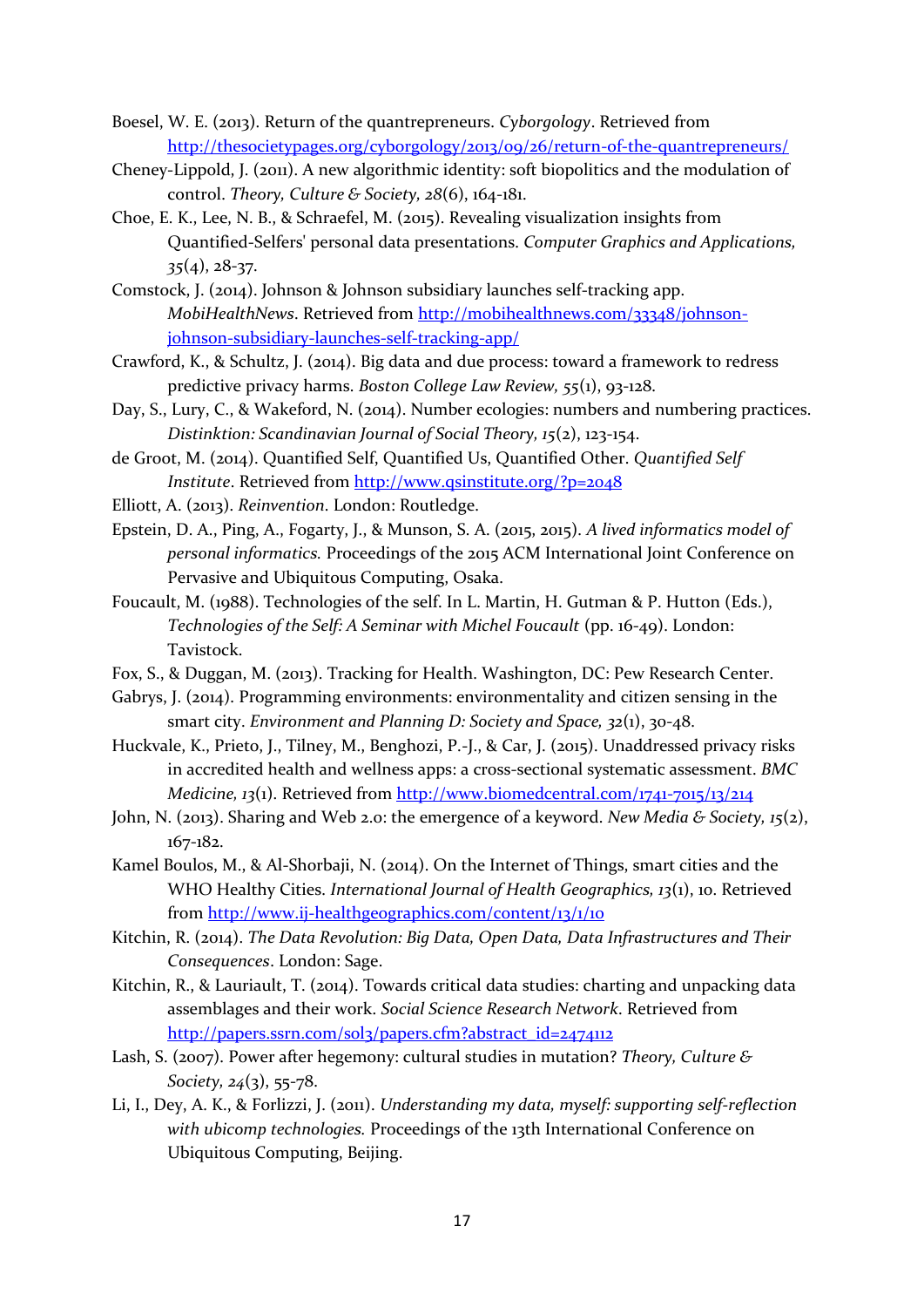- <span id="page-18-12"></span>Li, J. (2015). A privacy preservation model for health-related social networking sites. *Journal of Medical Internet Research, 17*(7), e168. Retrieved from <http://www.jmir.org/2015/7/e168/> doi:10.2196/jmir.3973
- <span id="page-18-11"></span>Lohr, S. (2014). Unblinking eyes track employees. *The New York Times*. Retrieved from [http://www.nytimes.com/2014/06/22/technology/workplace-surveillance-sees-good](http://www.nytimes.com/2014/06/22/technology/workplace-surveillance-sees-good-and-bad.html?module=Search&mabReward=relbias%3Ar&_r=1)and-bad.html?module=Search&mabReward=relbias%3Ar& r=1
- <span id="page-18-15"></span>Lupton, D. (2012). M-health and health promotion: the digital cyborg and surveillance society. *Social Theory & Health, 10*(3), 229-244.
- <span id="page-18-6"></span>Lupton, D. (2013a). The digitally engaged patient: self-monitoring and self-care in the digital health era. *Social Theory & Health, 11*(3), 256-270.
- <span id="page-18-16"></span>Lupton, D. (2013b). Quantifying the body: monitoring and measuring health in the age of mHealth technologies. *Critical Public Health, 23*(4), 393-403.
- <span id="page-18-2"></span>Lupton, D. (2013c). Understanding the human machine. *IEEE Technology & Society Magazine, 32*(4), 25-30.
- <span id="page-18-14"></span>Lupton, D. (2014a). The commodification of patient opinion: the digital patient experience economy in the age of big data. *Sociology of Health & Illness, 36*(6), 856-869.
- <span id="page-18-7"></span>Lupton, D. (2014b). Critical perspectives on digital health technologies. *Sociology Compass, 8*(12), 1344-1359.
- <span id="page-18-8"></span>Lupton, D. (2015a). Data assemblages, sentient schools and digitised health and physical education (response to Gard). *Sport, Education and Society, 20*(1), 122-132.
- <span id="page-18-18"></span>Lupton, D. (2015b). Personal data practices in the age of lively data. *Social Science Research Network*. Retrieved from [http://papers.ssrn.com/sol3/papers.cfm?abstract\\_id=2636709](http://papers.ssrn.com/sol3/papers.cfm?abstract_id=2636709)
- <span id="page-18-17"></span>Madden, M., & Rainie, L. (2015). Americans' Attitudes about Privacy, Security and Surveillance. Retrieved from [http://www.pewinternet.org/files/2015/05/Privacy-and-Security-](http://www.pewinternet.org/files/2015/05/Privacy-and-Security-Attitudes-5.19.15_FINAL.pdf)[Attitudes-5.19.15\\_FINAL.pdf](http://www.pewinternet.org/files/2015/05/Privacy-and-Security-Attitudes-5.19.15_FINAL.pdf)
- <span id="page-18-3"></span>Mann, S. (2013). Steve Mann: My 'augmediated' life. *IEEE Spectrum*. Retrieved from <http://spectrum.ieee.org/geek-life/profiles/steve-mann-my-augmediated-life>
- <span id="page-18-1"></span>Mann, S., & Ferenbok, J. (2013). New media and the power politics of sousveillance in a surveillance-dominated world. *Surveillance & Society, 11*(1/2), 18-34.
- <span id="page-18-0"></span>Marwick, A. (2012). The public domain: social surveillance in everyday life. *Surveillance & Society, 9*(4), 378-393.
- <span id="page-18-13"></span>McKenna, E., Richardson, I., & Thomson, M. (2012). Smart meter data: Balancing consumer privacy concerns with legitimate applications. *Energy Policy, 41*, 807-814.
- <span id="page-18-19"></span>Michael, M., & Lupton, D. (2015). Toward a manifesto for the 'public understanding of big data'. *Public Understanding of Science, earlyview online*.
- <span id="page-18-9"></span>Moore, P., & Robinson, A. (2015). The quantified self: What counts in the neoliberal workplace. *New Media & Society, earlyview online*.
- <span id="page-18-4"></span>. MyLifeBits. (2015) Retrieved 5 January 2015, from [http://research.microsoft.com/en](http://research.microsoft.com/en-us/projects/mylifebits/)[us/projects/mylifebits/](http://research.microsoft.com/en-us/projects/mylifebits/)
- <span id="page-18-5"></span>Nafus, D., & Sherman, J. (2014). This one does not go up to 11: the Quantified Self movement as an alternative big data practice. *International Journal of Communication, 8*, 1785-1794.
- <span id="page-18-10"></span>NAIC. (2014). Usage-based insurance and telematics. *National Association of Insurance Commissioners and the Center for Insurance Policy and Research*. Retrieved from [http://www.naic.org/cipr\\_topics/topic\\_usage\\_based\\_insurance.htm](http://www.naic.org/cipr_topics/topic_usage_based_insurance.htm)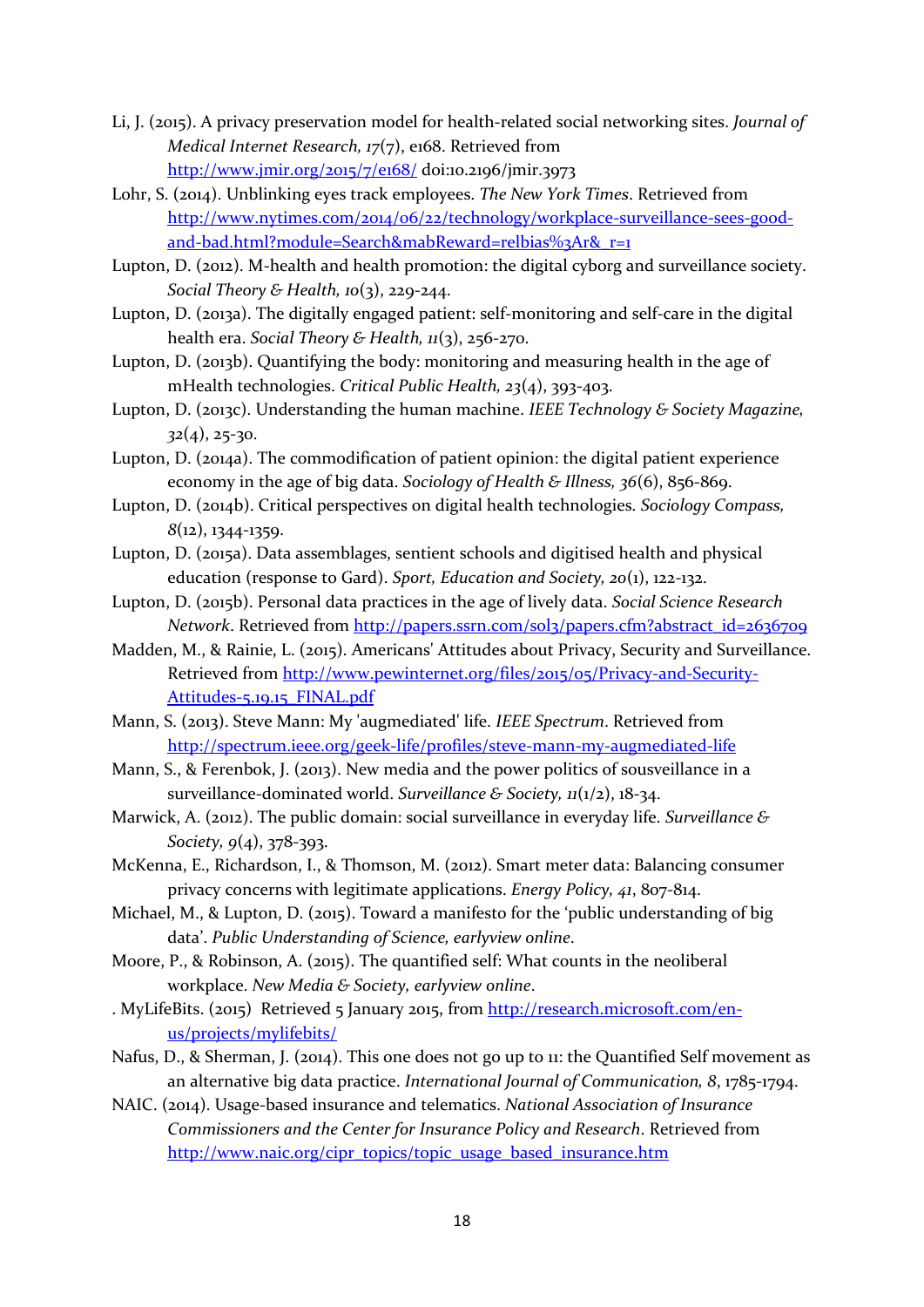- <span id="page-19-4"></span>Nielsen, C. (2014). Tech-styles: are consumers really interested in wearing tech on their sleeves? Retrieved from Nielsen Newswire website: [http://www.nielsen.com/us/en/newswire/2014/tech-styles-are-consumers-really](http://www.nielsen.com/us/en/newswire/2014/tech-styles-are-consumers-really-interested-in-wearing-tech-on-their-sleeves.html)[interested-in-wearing-tech-on-their-sleeves.html](http://www.nielsen.com/us/en/newswire/2014/tech-styles-are-consumers-really-interested-in-wearing-tech-on-their-sleeves.html)
- <span id="page-19-9"></span>Olson, P. (2014). Wearable tech is plugging into health insurance. *Forbes*. Retrieved from <http://www.forbes.com/sites/parmyolson/2014/06/19/wearable-tech-health-insurance/>
- <span id="page-19-17"></span>Pew Research Center. (2014). Public Perceptions of Privacy and Security in the post-Snowden Era. *Pew Research Internet Project*. Retrieved from [http://www.pewinternet.org/2014/11/12/public-privacy-perceptions/#](http://www.pewinternet.org/2014/11/12/public-privacy-perceptions/)
- <span id="page-19-13"></span>Pugliese, J. (2010). *Biometrics: Bodies, Technologies, Biopolitics*. London: Routledge.
- <span id="page-19-6"></span>Purpura, S., Schwanda, V., Williams, K., Stubler, W., & Sengers, P. (2011). *Fit4life: the design of a persuasive technology promoting healthy behavior and ideal weight.* Proceedings of the SIGCHI Conference on Human Factors in Computing Systems, Vancouver.
- <span id="page-19-1"></span>. Quantified Self. (2015) Retrieved 5 February 2015, from<http://quantifiedself.com/>
- <span id="page-19-2"></span>. Quantified Self guide to self-tracking tools. (2015) Retrieved 18 April 2015, from <http://quantifiedself.com/guide/tools?sort=reviews&pg=1>
- <span id="page-19-0"></span>Raley, R. (2013). Dataveillance and countervailance. In L. Gitelman (Ed.), *"Raw Data" Is an Oxymoron* (pp. 121-145). Cambridge, MA: MIT Press.
- <span id="page-19-10"></span>Ramirez, E. (2013). How can we get more meaning out of our data? Retrieved from The Quantified Self website: [http://quantifiedself.com/2013/08/how-can-we-get-more](http://quantifiedself.com/2013/08/how-can-we-get-more-meaning-out-of-our-data/)[meaning-out-of-our-data/](http://quantifiedself.com/2013/08/how-can-we-get-more-meaning-out-of-our-data/)
- <span id="page-19-16"></span>Rodden, T. A., Fischer, J. E., Pantidi, N., Bachour, K., & Moran, S. (2013). *At home with agents: exploring attitudes towards future smart energy infrastructures.* Proceedings of the SIGCHI Conference on Human Factors in Computing Systems, Paris.
- <span id="page-19-3"></span>Rooksby, J., Rost, M., Morrison, A., & Chalmers, M. C. (2014). *Personal tracking as lived informatics.* Proceedings of the SIGCHI Conference on Human Factors in Computing Systems, Toronto.
- <span id="page-19-12"></span>Rose, N. (1990). *Governing the Soul: The Shaping of the Private Self*. London: Routledge.
- <span id="page-19-15"></span>Rose, N. (2007). Molecular biopolitics, somatic ethics and the spirit of biocapital. *Social Theory & Health, 5*(1), 3-29.
- <span id="page-19-8"></span>Rosenblat, A., Kneese, T., & boyd, d. (2014). Workplace surveillance. *Data & Society Research Institute Working Paper*. Retrieved from <http://www.datasociety.net/pubs/fow/WorkplaceSurveillance.pdf>
- <span id="page-19-11"></span>Rosenblat, A., Wikelius, K., boyd, d., Gangadharan, S. P., & Yu, C. (2014). Data & civil rights: health primer. *Data & Society Research Institute*. Retrieved from <http://www.datacivilrights.org/pubs/2014-1030/Health.pdf>
- <span id="page-19-5"></span>Ruckenstein, M., & Pantzar, M. (2015). Beyond the Quantified Self: Thematic exploration of a dataistic paradigm. [10.1177/1461444815609081]. *New Media & Society*.
- <span id="page-19-7"></span>Selwyn, N. (2014). Data entry: towards the critical study of digital data and education. *Learning, Media and Technology*, 1-19.
- <span id="page-19-14"></span>Strathern, M. (2000). New accountabilities: anthropological studies in audit, ethics and the academy. In M. Strathern (Ed.), *Audit Cultures: Anthropological Studies in Accountability, Ethics and the Academy* (pp. 1-18). London: Routledge.